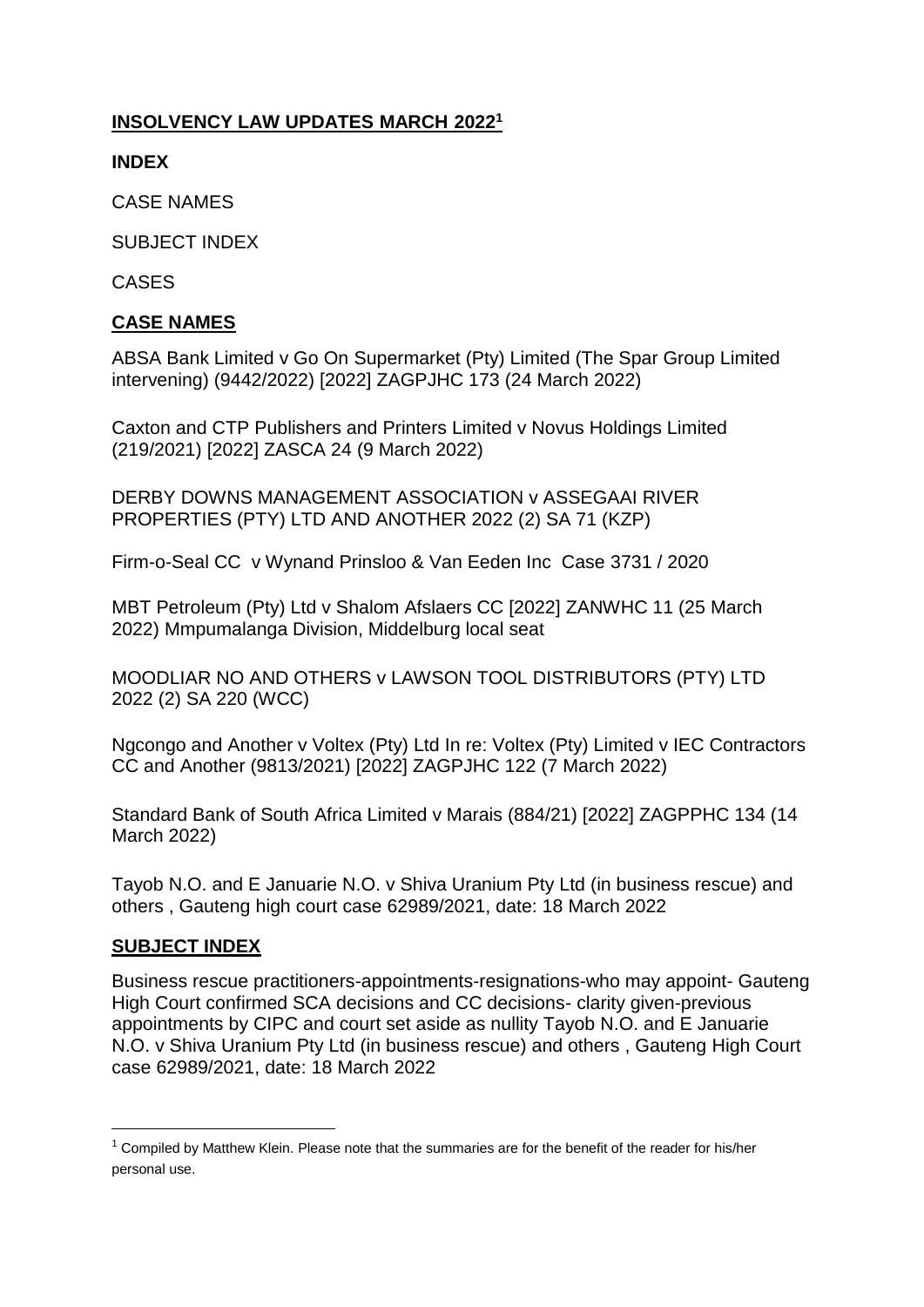Business rescue-retrospective confirmation by BRP concerning acts of a director-Section 137(2) of the Act - director must continue to exercise the functions of director, subject to the authority of the practitioner- the Plaintiff did not have the approval of the Practitioner when issuing the summons against the Defendants. I also find the action by the directors of the Plaintiff in instructing Mr. Schutte to issue summons was void for not having been approved by the Practitioner and that their decision is incapable of being ratified ex post facto. For the reason that the court upholds the special plea on this special plea, the special pleas raised on prescription will not be considered as they have become moot and academic. Firm-o-Seal CC v Wynand Prinsloo & Van Eeden Inc Case 3731 / 2020 Mmpumalanga Division, Middelburg local seat

Companies Act- [Section 165](http://www.saflii.org/za/legis/consol_act/ca2008107/index.html#s165) of the [Companies](http://www.saflii.org/za/legis/consol_act/ca2008107/) [Act, which-](http://www.saflii.org/za/legis/consol_act/ca2008107/)Derivative actions-rule 35(12) – production of documents mentioned in or referred to in the other party's affidavit – obligation on such party to produce documents sought by opponent – no obligation to produce documents sought if such documents irrelevant or not material or protected by privilege or no longer in the possession of the party required to produce the documents concerned. [Caxton and CTP Publishers and Printers Limited](http://www.saflii.org/za/cases/ZASCA/2022/24.html)  v [Novus Holdings Limited \(219/2021\) \[2022\] ZASCA 24 \(9 March 2022\)](http://www.saflii.org/za/cases/ZASCA/2022/24.html)

Company — Memorandum of incorporation — Resolution to amend — Validity — Ratification of director's misconduct — Companies Act 71 of 2008, s 20(2). DERBY DOWNS MANAGEMENT ASSOCIATION v ASSEGAAI RIVER PROPERTIES (PTY) LTD AND ANOTHER 2022 (2) SA 71 (KZP)

General notarial bond over movable property – Perfecting of – Effect of debtor placed under business rescue – Business Rescue Practitioner consenting to the perfection of general notarial bond over movables – creditor obtains possession by leaving debtor in control and possession – pledge perfected – symbolic transfer of possession sufficient to constitute a pledge – real right established – application granted to limited extent. [ABSA Bank Limited v Go On Supermarket \(Pty\) Limited](http://www.saflii.org/za/cases/ZAGPJHC/2022/173.html)  [\(The Spar Group Limited intervening\) \(9442/2022\) \[2022\] ZAGPJHC 173 \(24 March](http://www.saflii.org/za/cases/ZAGPJHC/2022/173.html)  [2022\)](http://www.saflii.org/za/cases/ZAGPJHC/2022/173.html)

Impeachable transactions— Unlawful alienations and preferences — Voidable disposition — Preferring one creditor over others — What preferred creditor must show to stave off voidance — Distinction between intent to prefer, and underlying reasons or motive, not useful — Series of purchases from creditor to enable insolvent to carry on trading — Not made with intention to prefer — Not constituting voidable dispositions — Insolvency Act 24 of 1936, s 29(1). MOODLIAR NO AND OTHERS v LAWSON TOOL DISTRIBUTORS (PTY) LTD 2022 (2) SA 220 (WCC)

Rescission application- of the winding up order before this court-on facts refuse[dNgcongo and Another v Voltex \(Pty\) Ltd In re: Voltex \(Pty\) Limited v IEC](http://www.saflii.org/za/cases/ZAGPJHC/2022/122.html)  [Contractors CC and Another \(9813/2021\) \[2022\] ZAGPJHC 122 \(7 March 2022\)](http://www.saflii.org/za/cases/ZAGPJHC/2022/122.html) Sequestration application- respondent contends that he is not insolvent and he tenders to pay the applicant the amount owed to it by 31 May 2022- rule *nisi* is discharged conditionall[yStandard Bank of South Africa Limited v Marais \(884/21\)](http://www.saflii.org/za/cases/ZAGPPHC/2022/134.html)  [\[2022\] ZAGPPHC 134 \(14 March 2022\)](http://www.saflii.org/za/cases/ZAGPPHC/2022/134.html)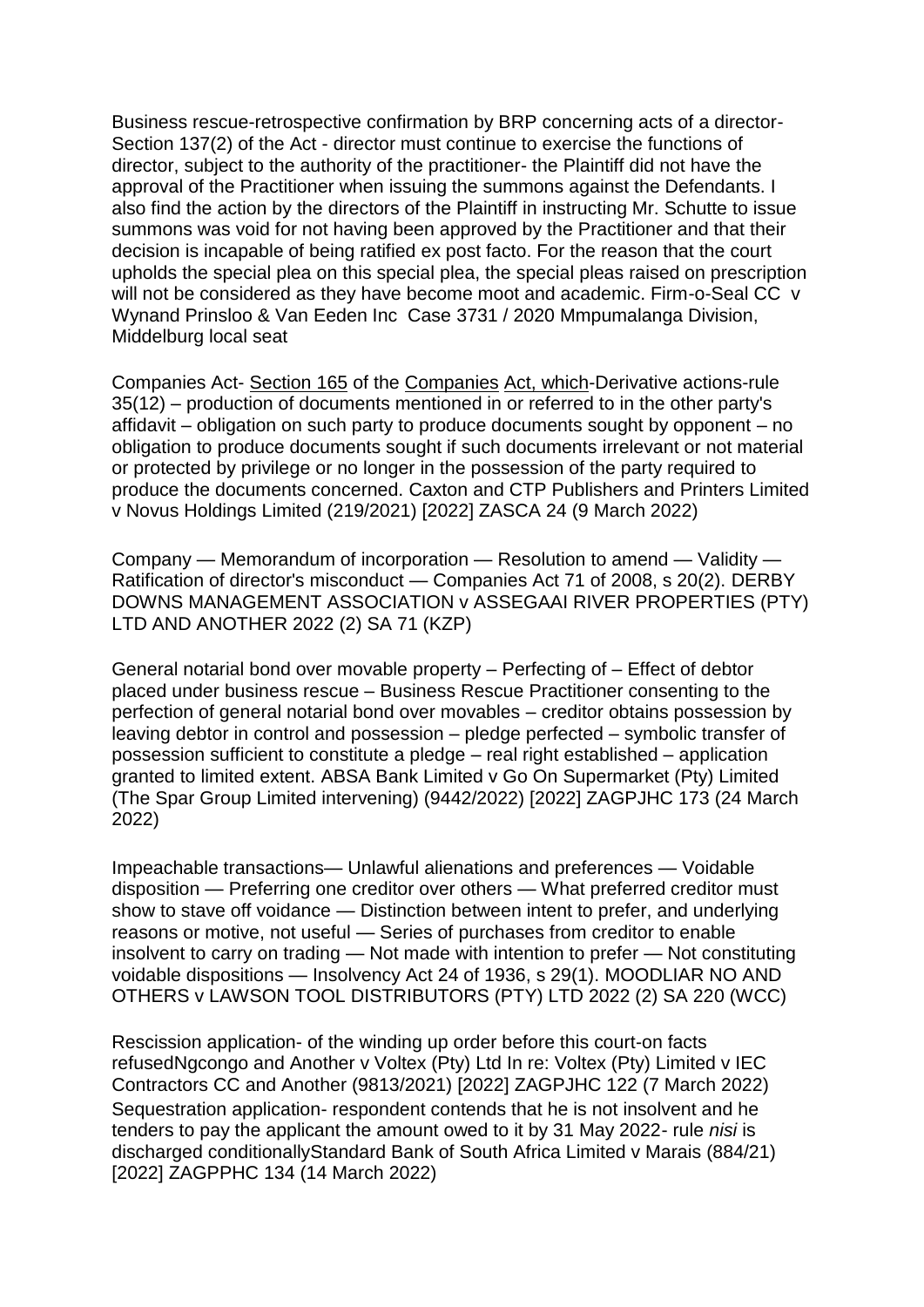Winding-up — Unlawful alienations and preferences — Voidable disposition — Preferring one creditor over others — What preferred creditor must show to stave off voidance — Distinction between intent to prefer, and underlying reasons or motive, not useful — Series of purchases from creditor to enable insolvent to carry on trading — Not made with intention to prefer — Not constituting voidable dispositions — Insolvency Act 24 of 1936, s 29(1). MOODLIAR NO AND OTHERS v LAWSON TOOL DISTRIBUTORS (PTY) LTD 2022 (2) SA 220 (WCC)

Winding-up (liquidation) proceedings ought not be resorted to as a means in order to enforce the payment of a debt, the existence of which is bona fide disputed on reasonable grounds. [MBT Petroleum \(Pty\) Ltd v Shalom Afslaers CC \[2022\]](http://www.saflii.org/za/cases/ZANWHC/2022/11.html)  [ZANWHC 11 \(25 March 2022\)](http://www.saflii.org/za/cases/ZANWHC/2022/11.html)

# **CASES**

### **[Standard Bank of South Africa Limited v Marais \(884/21\) \[2022\] ZAGPPHC 134](http://www.saflii.org/za/cases/ZAGPPHC/2022/134.html)  [\(14 March 2022\)](http://www.saflii.org/za/cases/ZAGPPHC/2022/134.html)**

**Sequestration application-** respondent contends that he is not insolvent and he tenders to pay the applicant the amount owed to it by 31 May 2022- rule *nisi* is discharged conditionally

- [1] The applicant seeks the final sequestration of the respondent pursuant to a provisional sequestration order having been granted on 8 December 2021. The respondent opposes the application. He contends that he is not insolvent and he tenders to pay the applicant the amount owed to it by 31 May 2022.
- [2] The provisional sequestration order was granted by Matshitse AJ on 3 December 2021 after having heard both parties. Matshitse AJ found that the applicant established a *prima facie* case and satisfied the requirements in terms of the Insolvency Act, 24 of 1936 (Insolvency Act), to be granted a provisional sequestration order against the respondent.
- [3] Matshitse AJ held with reference to *DP Du Plessis Prokureurs v Van Aarde[\[1\]](http://www.saflii.org/za/cases/ZAGPPHC/2022/134.html#_ftn1)* that the estate of a debtor who has committed an act of insolvency may be sequestrated even if his estate is technically solvent. He reiterated that the court may also have regard to 'undisputed and unexplained indication of a debtor's inability to pay his debts, or failure to make an open an[d] honest disclosure of his position in this regard.'
- [4] Bertelsman *et al,* explain with reference to **[section 12](http://www.saflii.org/za/legis/consol_act/ia1936149/index.html#s12)** of the **[Insolvency Act](http://www.saflii.org/za/legis/consol_act/ia1936149/)  [and](http://www.saflii.org/za/legis/consol_act/ia1936149/)** applicable caselaw in Mars: The Law of Insolvency in South Africa,**[\[2\]](http://www.saflii.org/za/cases/ZAGPPHC/2022/134.html#_ftn2)** that a court may grant an order for the final sequestration of the estate at the hearing on the return date of the *rule nisi*, if the court is satisfied that
	- a) the sequestrating creditor has established against the debtor a claim entitling him to apply for the sequestration of the debtor's estate; and
	- b) either the debtor has committed an act of insolvency or the debtor is insolvent; and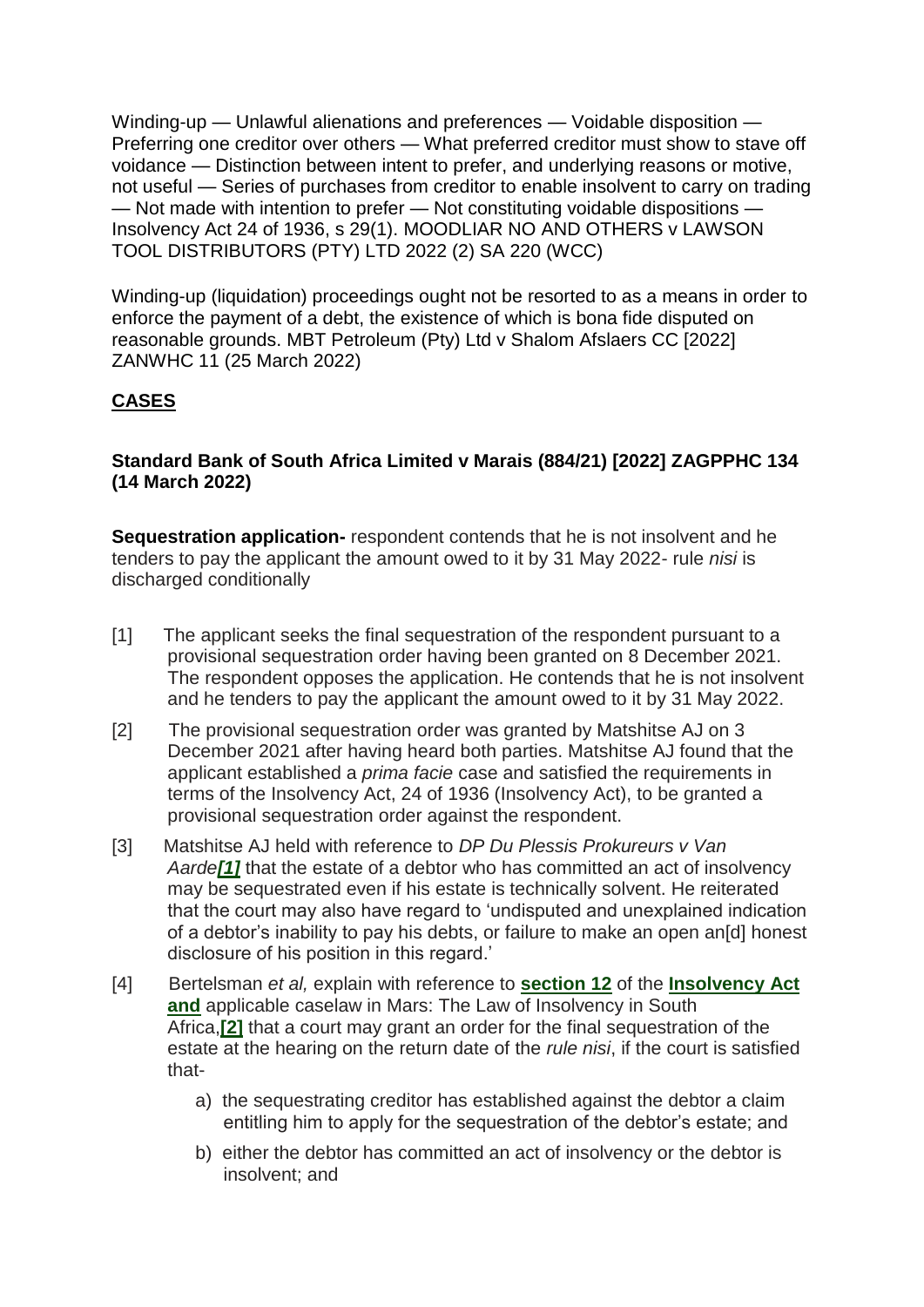c) there is reason to believe that it will be to the advantage of creditors if the debtor's estate be sequestrated

but that it is not bound to do so. Even where the court is satisfied that a proper case has been made out, it still has a discretion either to grant or refuse a final sequestration order.**[\[3\]](http://www.saflii.org/za/cases/ZAGPPHC/2022/134.html#_ftn3)**

[5] It was held in *Amod v Khan* that:**[\[4\]](http://www.saflii.org/za/cases/ZAGPPHC/2022/134.html#_ftn4)**

'where the debtor opposes the final order and there is evidence on both sides before the Court, that the case has to be decided on the balance of probabilities'

- [6] It is common cause that the respondent is a judgment debtor of the applicant. The applicant issued summons against the respondent and applied for summary judgment. An agreement between the parties wherein the respondent acknowledged his indebtedness to the plaintiff in respect of the claims contained in the summons was made an order of court. The agreement contained a payment schedule. The parties further agreed that in the event of any default by the respondent, the full amount owning would become due and payable and that the applicant may then attach the immovable properties described in the summons and issue writs of execution in respect of the immovable properties. The judgment debt remained unsatisfied and the respondent is still indebted to the applicant in the amount of R9 354 620.78 together with interest thereon at the rate of 10.6% p.a. calculated daily and compounded monthly in arrear from 31 October 2020 to date of payment.
- [7] The applicant holds security for the indebtedness of the respondent in the form of First and Second Continuing Covering Mortgage Bonds for the amounts of R8 000 000.00 and R7 600 000.00 respectively on the immovable farm properties described in the founding affidavit. The applicant obtained a sworn valuation of the immovable properties in 2018. On the date of valuation, the market value of the properties was R29 700 000.00 and the forced sale value of the properties was R21 000 000.00.
- Counsel for the applicant referred me to *Estate Logie v Priest[\[16\]](http://www.saflii.org/za/cases/ZAGPPHC/2022/134.html#_ftn16)* as authority for the contention that it is not improper for a creditor to sequestrate his debtor's estate with the object of obtaining payment of his debt. This position is in line with Didcott J's view that sequestration has been described as a legitimate form of execution. However, after considering the facts before me, I cannot find that the creditors cannot get payment except through sequestration. The Constitutional Court's decision did not alter the position as related by Didcott J - that although sequestration is a legitimate form of execution a judgment creditor does not have the same automatic right to it which ordinarily governs execution of the routine kind.
- [29] The applicant is a secured creditor. It cannot be disputed that the respondent gave the applicant the run-around and that his evasive and obstructive conduct precipitated this sequestration application, but the applicant is factually solvent. He is in the process of obtaining bridging finance and of selling his immovable farming properties. He stated unequivocally that he consents to the applicant approaching this court for a final sequestration order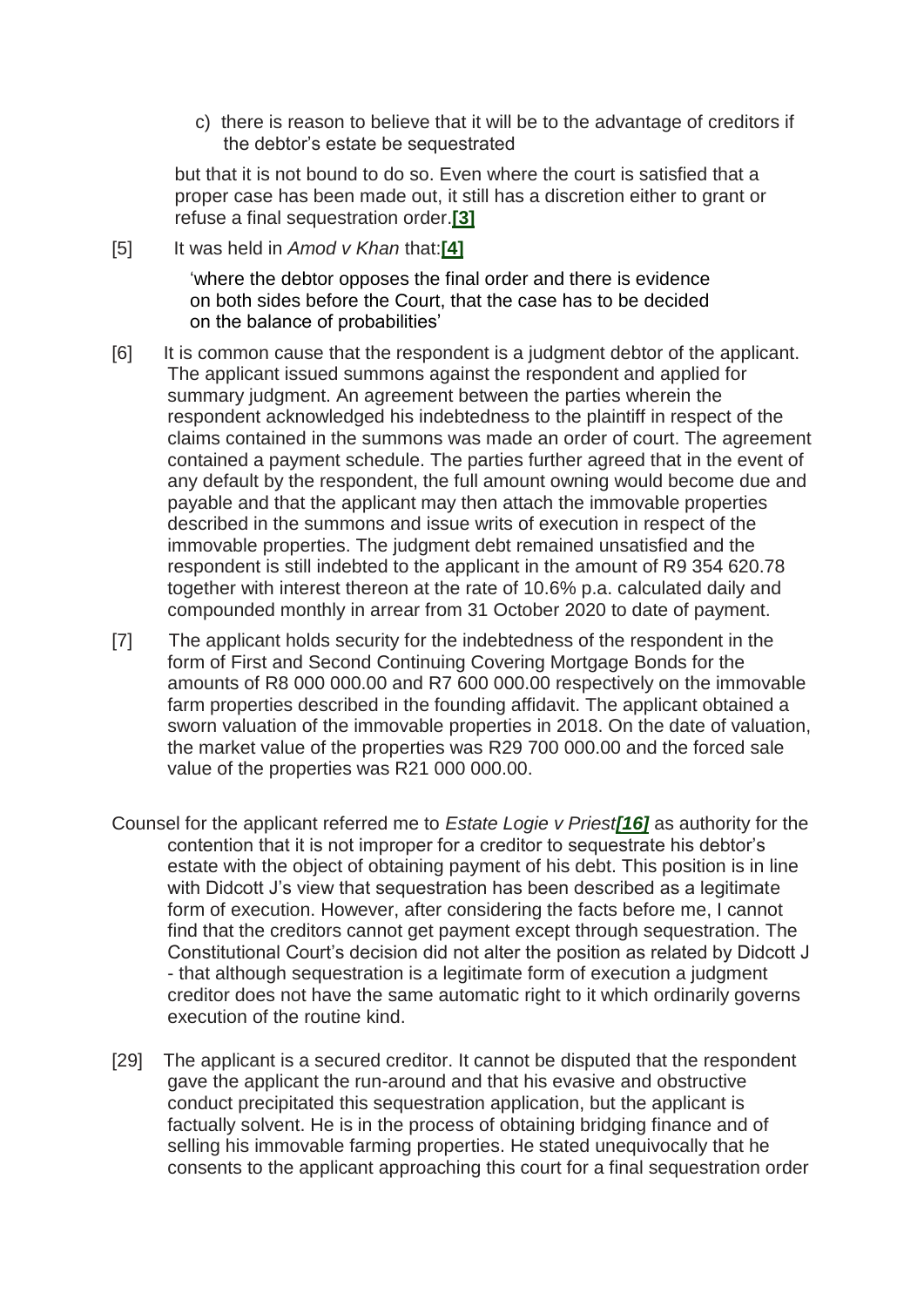if the applicant's claim has not been settled in full by 31 May 2022. I am of the view that a failure to sell the farm properties, or obtain bridging finance to settle the applicant's claim in full by 31 May 2022 will constitute conclusive proof that it is to the creditor's advantage that a trustee step in to realise the assets.

- [30] I considered extending the provisional order. The provisional trustees are, however, not empowered to sell any of the respondent's property without being duly authorised by the court. The extension of the provisional order will thus not serve any purpose.
- [31] In the circumstances I cannot find that the applicant made out a case that it would be to the advantage of creditors to grant a final sequestration order at this stage. The respondent's preceding conduct, however, informs the order, and the costs order that I am granting and justifies a departure from the general rule that costs follow suit.

## **ORDER**

#### **In the result the following order is granted:**

- 1. The rule *nisi* is discharged;
- 2. The applicant may approach Van der Schyff J or any other judge appointed by the Deputy Judge President on notice to the respondent, on the same papers, duly supplemented, for a final sequestration order if its claim has not been settled in full by 31 May 2022;
- 3. Such notice may be delivered at the office of the respondent's current attorneys of record;
- 4. In the event that the respondent's current attorneys of record's mandate is terminated the notice may be delivered by emailing it to the respondent's last known email address;
- 5. The respondent is to pay the costs of this application on an attorney and client scale.

## **[MBT Petroleum \(Pty\) Ltd v Shalom Afslaers CC \[2022\] ZANWHC 11 \(25 March](http://www.saflii.org/za/cases/ZANWHC/2022/11.html)  [2022\)](http://www.saflii.org/za/cases/ZANWHC/2022/11.html)**

Winding-up (liquidation) proceedings ought not be resorted to as a means in order to enforce the payment of a debt, the existence of which is bona fide disputed on reasonable grounds.

[1] On 16<sup>th</sup> November 2016 the applicant and the respondent, both duly represented, entered into a written retail and supply agreement for a period of ten (10) years, in terms where the applicant would supply petroleum (fuel) and associated products to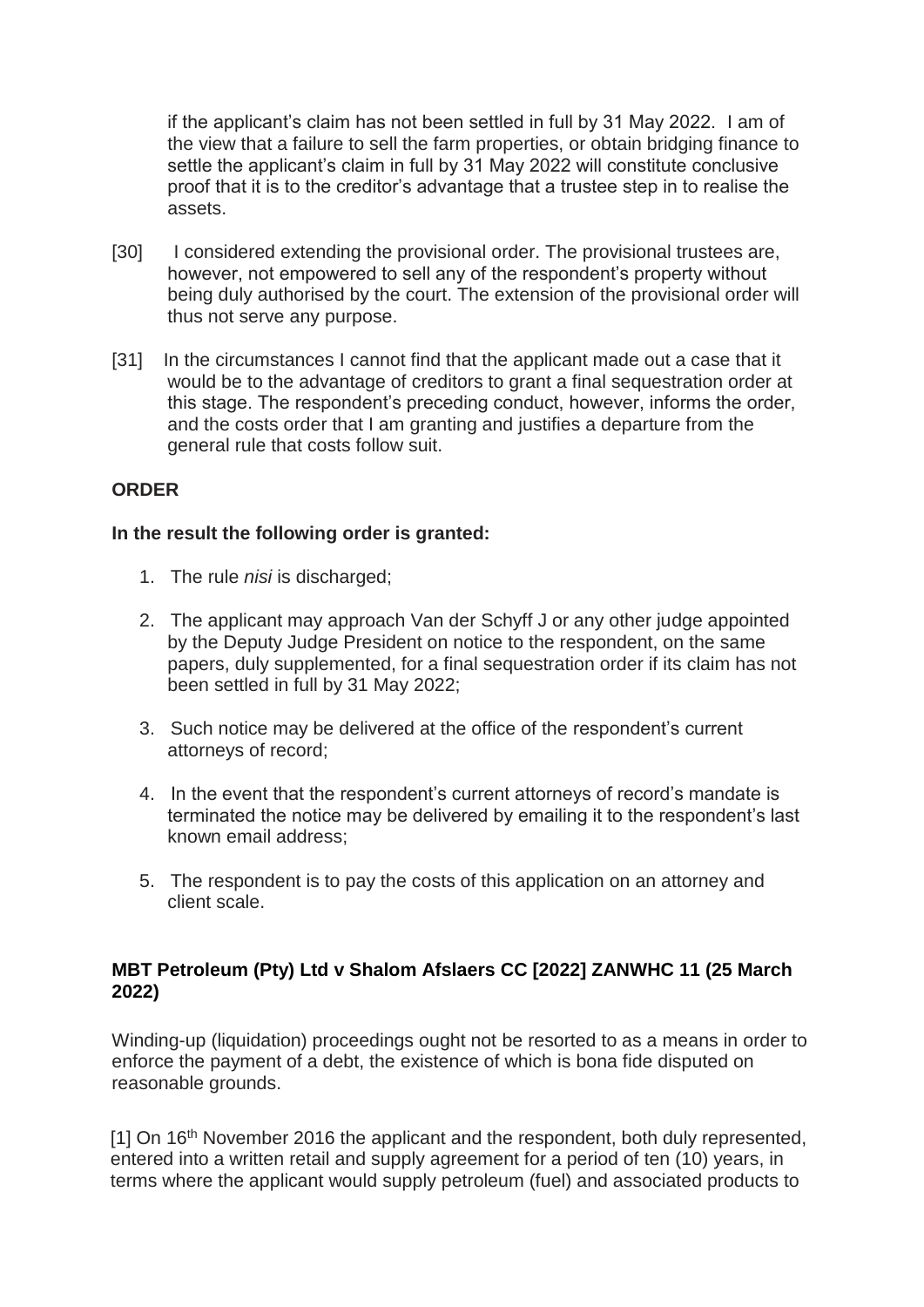the respondent, who in turn operate as an MBT Petroleum Dealership retailer. Goods were supplied and delivered and the respondent was invoiced for same. An amendment was effected to this agreement by a so-called solar agreement that was entered into. A solar system were to be installed but instead till points were installed on the premises of the respondent and the applicant would in turn not pay for the installation of the solar system. In addition there was also an agreement entered into with regard to the Buzz Café. The applicant allege that the respondent is in breach of the agreements by, *inter alia*, failing to pay the amounts due to the applicant in terms of the retail and supply agreement on due dates ; willfully discontinued the sale of petroleum products of the applicant; and purchasing and selling fuel and products other than that of the applicant. An amount of R2 638 556.97 is allege to be due in respect of the retail and supply agreement and R393 591.47 in respect of the Buzz Café. Due to the allege breach, these agreements were cancelled on 01<sup>st</sup> September 2021. Over and above the aforementioned claims, the applicant also allege that it suffered damages as a result of the breach and subsequent cancellation of the agreements in the amount of R22 915 680.85.

[2] Demand for payment in respect of the aforementioned amounts were made in terms of section 66 and 69 (1) (A) of the Close Corporation Act 69 of 1984, read with the provisions of Item 9 of Schedule 5 of the **[Companies Act 71 of](http://www.saflii.org/za/legis/consol_act/ca2008107/) [2008](http://www.saflii.org/za/legis/consol_act/ca2008107/)**. Demand notwithstanding, the respondent failed to pay the aforesaid amounts. This prompted the applicant to lodge an application praying that the respondent be placed under final liquidation **alternatively** provisional liquidation in the hands of the Master of the High Court. This liquidation (provisional or final) is opposed by the respondent. The respondent state that it is disputing the amounts claimed on genuine and bona fide grounds. Since April 2017 it was incorrectly invoiced and an incorrect pricing structure was used. So for the past four (4) years it was over-charged because of a fundamentally flawed interpretation of the retail and supply agreement. Significant amounts have been paid as a result of the incorrect pricing system and it requested a statement and debatement of its account with vouchers and supporting indebtedness to each other. This request by the respondent was refused.

[3] The respondent tendered unconditional payment of an amount which may be found to be due and owing to the applicant, if any. An amount equivalent to the amount claimed to be due (R2 638 556.97 and R393 591.47) was paid into the trust account of the respondents' attorney. This was conveyed to the applicants' attorney of record. This despite, the present liquidation application was lodged.

[4] Winding-up (liquidation) proceedings ought not be resorted to as a means in order to enforce the payment of a debt, the existence of which is bona fide disputed on reasonable grounds. The winding-up procedure is therefore not designed for the resolution of disputes regarding the existence or non-existence of a debt.

[5] In **Badenhorst v Northern Construction Enterprises (Pty) Ltd [1956 \(2\) SA](http://www.saflii.org/cgi-bin/LawCite?cit=1956%20%282%29%20SA%20346)  [346](http://www.saflii.org/cgi-bin/LawCite?cit=1956%20%282%29%20SA%20346)** (T) the following is stated: .....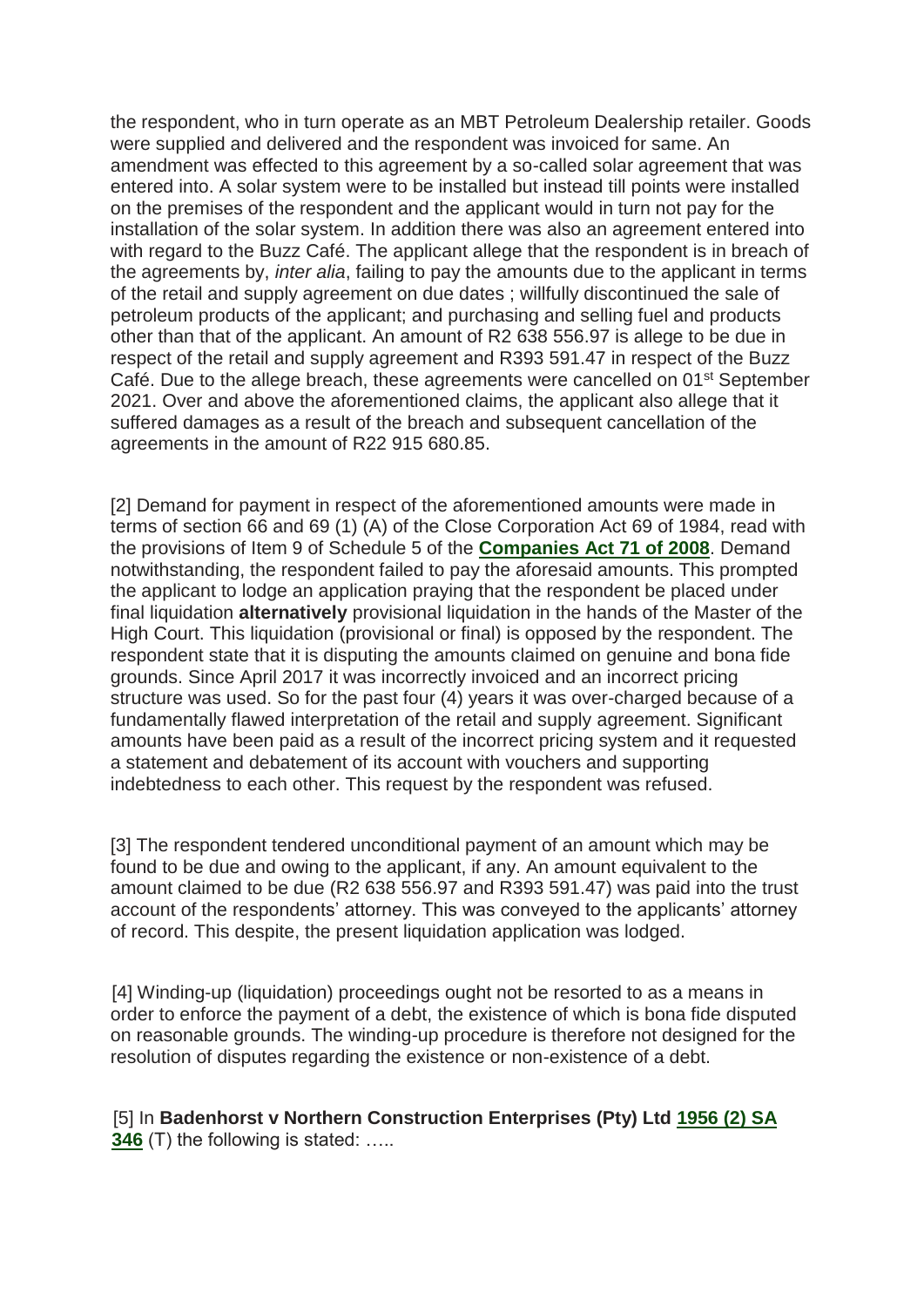This is referred to as the 'Badenhorst rule' which is the label used to describe the principle that winding-up is not an appropriate procedure to be available of by a creditor whose claim against the respondent company is bona fide disputed on reasonable grounds.

[6] It is contended by the applicant that the respondent's contention that the disputes raised by it relates to the existence of the debt, is factually incorrect. There is at least a portion of the debt of R2.6 million disputed. This being the case, the respondent concedes that it is indebted to the applicant an amount in excess of R200.00 as required in terms of the act. The respondent, despite demand, failed to secure or to pay the said amounts within twenty-one (21) days of demand. Therefore, it is deemed that the respondent is insolvent in terms of **[section 69](http://www.saflii.org/za/legis/consol_act/ca2008107/index.html#s69)** (1) (A) of the act.

Consequently, the following order is made: (i) The application for liquidation (provisional or final) of the respondent is dismissed.(ii) The applicant is ordered to pay the costs of this application on the scale as between attorney and client.(iii) Such costs to include the costs consequent upon the employ of two counsel, senior and junior.

### **[Ngcongo and Another v Voltex \(Pty\) Ltd In re: Voltex \(Pty\) Limited v IEC](http://www.saflii.org/za/cases/ZAGPJHC/2022/122.html)  [Contractors CC and Another \(9813/2021\) \[2022\] ZAGPJHC 122 \(7 March 2022\)](http://www.saflii.org/za/cases/ZAGPJHC/2022/122.html)**

Rescission application- of the winding up order before this court-on facts refused

[1] The first and second applicants for rescission, Mr Ngcongo and IEC seek to rescind a final liquidation order obtained by the respondent, Voltex by default. Voltex contends that there is an amount of in excess of R 3.8 million owing to it by IEC on account for goods sold and delivered. The defence raised by applicants is one of payment of all sums claimed.

## **Procedural Background**

[2] On 3 June 2021, Voltex obtained the final winding up order of IEC on the basis that IEC is unable to pay its debts, in terms of section 69(1)(a) and 69(1)(c)of the Close Corporations Act (the Act).**[\[1\]](http://www.saflii.org/za/cases/ZAGPJHC/2022/122.html#_ftn1)**

[3] On 14 June 2021, IEC Mr Ngcongo, as its sole registered member, launched an application in two parts. Under part A an urgent stay of execution of the winding up order was sought. This order was granted urgently on 25 June 2021 subject to arrangements regarding the filing of papers and the expeditious adjudication of the. The application is brought under the common law.

[4] Voltex opposes the application. It argues that the applicants have failed to establish any of the essential elements entailed in showing the necessary good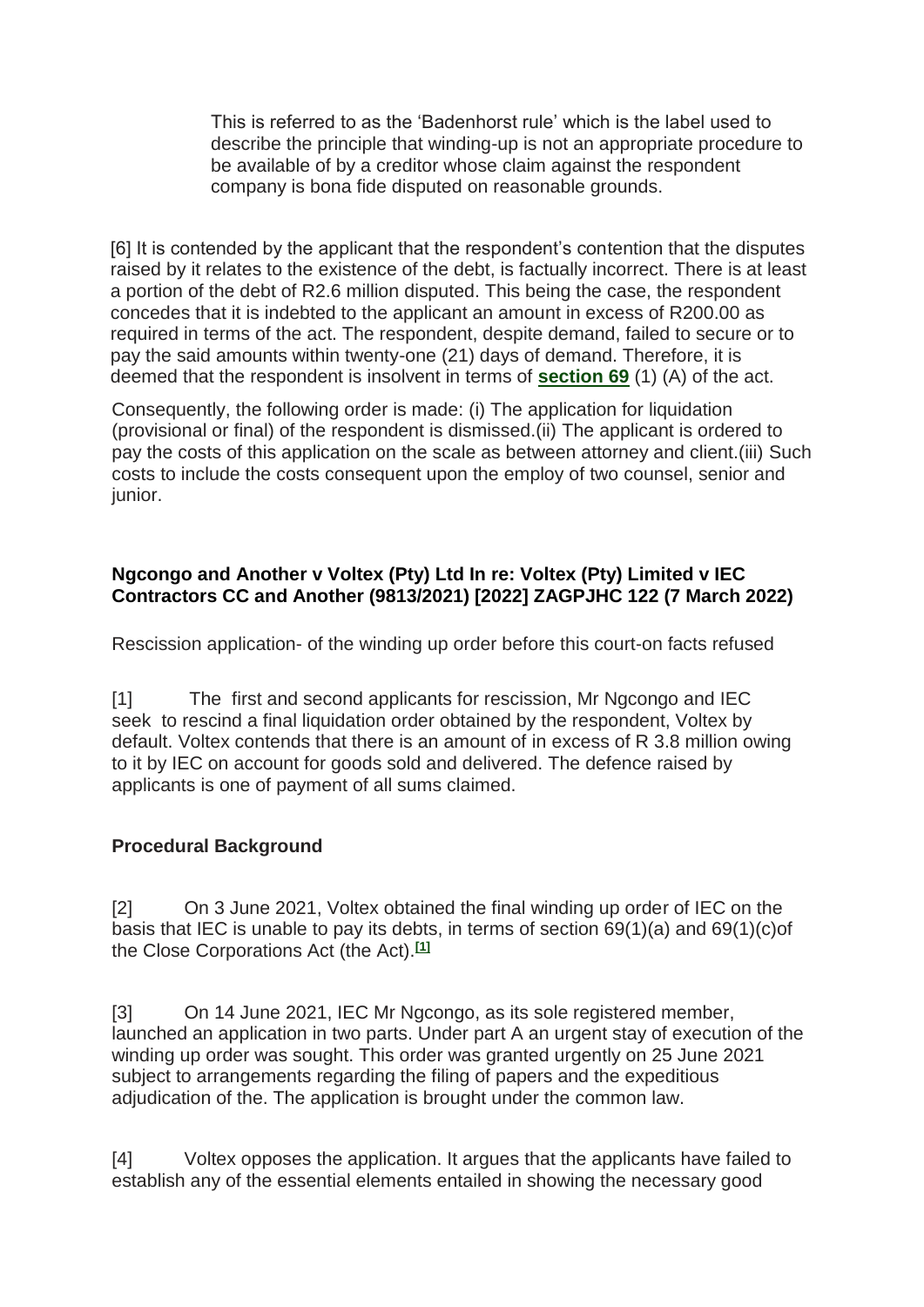cause for rescission: explanation for the default, that the application is bona fide, that IEC has a bona fide defence which prima facie carries some prospect of success.**[\[2\]](http://www.saflii.org/za/cases/ZAGPJHC/2022/122.html#_ftn2)** This latter element entails IEC showing, prima facie, that it is factually and commercially solvent.

[5] I move to deal with the background to the liquidation with specific reference to IEC's treatment of each of these requirements for showing good cause for the rescission.

## **Historical Background**

[6] The parties have traded with each other in a business relationship which has spanned more than 17 years. Voltex has supplied IEC with electrical components and related goods. The relationship has operated on the basis that the goods are ordered on credit in accordance with overarching credit agreements which have been renewed over the years. The last renewal was in 2019.

### **Conclusion**

[48] IEC has not made out a case which goes any way to showing that payment has been made in millions of rands for the relevant period such that these payments have extinguished the indebtedness which was admitted in writing during late 2020.

[49] The rudimentary 'trial balances' which are attached to the founding affidavit in a purported attempt to show solvency emerge as no more than an attempt at obfuscation.

#### **Order**

[50] In the circumstances I make the following order:

The application for rescission is dismissed with costs which includes the costs of Part A of the application.

### **[Caxton and CTP Publishers and Printers Limited v Novus Holdings Limited](http://www.saflii.org/za/cases/ZASCA/2022/24.html)  [\(219/2021\) \[2022\] ZASCA 24 \(9 March 2022\)](http://www.saflii.org/za/cases/ZASCA/2022/24.html)**

**Companies Act- [Section 165](http://www.saflii.org/za/legis/consol_act/ca2008107/index.html#s165)** of the **[Companies](http://www.saflii.org/za/legis/consol_act/ca2008107/) [Act, which](http://www.saflii.org/za/legis/consol_act/ca2008107/)**-Derivative actions-rule 35(12) – production of documents mentioned in or referred to in the other party's affidavit – obligation on such party to produce documents sought by opponent – no obligation to produce documents sought if such documents irrelevant or not material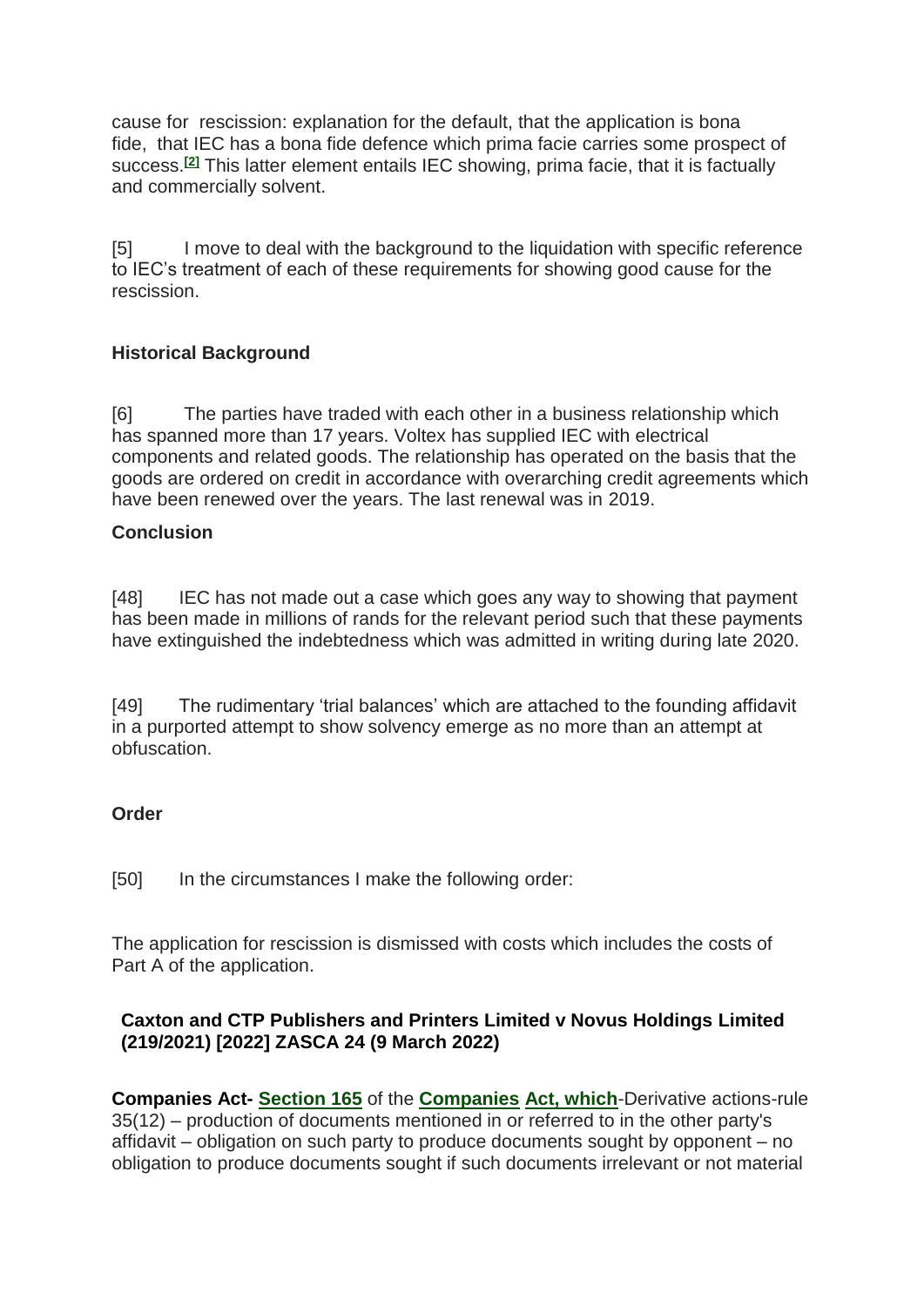or protected by privilege or no longer in the possession of the party required to produce the documents concerned.

[1] The **[Companies Act\[](http://www.saflii.org/za/legis/consol_act/ca2008107/)** permits a certain category of persons to serve a demand on a company requiring the company concerned to commence or continue legal proceedings, or take related steps, to protect the interests of the company in question.**[\[3\]](http://www.saflii.org/za/cases/ZASCA/2022/24.html#_ftn3)** In the context of the facts of this case the appellant, Caxton and CTP Publishers and Printers Limited (Caxton) falls within the class of persons contemplated in **[s 165\(2\)](http://www.saflii.org/za/legis/consol_act/ca2008107/index.html#s165)** of the **[Companies Act who](http://www.saflii.org/za/legis/consol_act/ca2008107/)** may serve a demand upon a company, namely, the respondent, Novus Holdings Ltd (Novus), to commence or continue legal proceedings, or take related steps, to protect the legal interests of the company concerned. If the company upon which a demand has been served refuses to initiate or continue legal proceedings, the person who made the demand in terms of **[s 165\(2\)](http://www.saflii.org/za/legis/consol_act/ca2008107/index.html#s165)** may apply to court for leave to bring or continue legal proceedings in the name and on behalf of the company concerned. This is precisely what happened in this case.

# **The parties**

[2] Novus is a public company listed on the Johannesburg Securities Exchange. Novus' core business entails the publication and printing of books, magazines, newspapers and related activities. It is the respondent both in the main application, which is still pending, and in the interlocutory application, related to the main application, the latter application being at the centre of this appeal.

[3] Caxton is likewise a public company and, like Novus, is one of the largest publishers and printers in the country of books, magazines, newspapers and related activities. It is also listed on the Johannesburg Securities Exchange. Caxton and Novus are commercial competitors. Caxton is a minority shareholder in Novus, holding 7,5 per cent of the latter's shares.

## **Background**

[4] The facts upon which this appeal hinges are fairly straightforward and may be summarised as follows. On 7 April 2020, and pursuant to **[s 165\(2\)](http://www.saflii.org/za/legis/consol_act/ca2008107/index.html#s165)** of the **[Companies](http://www.saflii.org/za/legis/consol_act/ca2008107/) [Act, Caxton](http://www.saflii.org/za/legis/consol_act/ca2008107/)** served a demand upon Novus to institute legal proceedings against Lebone Litho Printers (Pty) Ltd (Lebone). According to Caxton, the envisaged legal proceedings would seek to have a commission agreement (and any related agreements) concluded between Novus and Lebone declared illegal and void. In terms of the impugned agreement, Novus undertook to pay commission to Lebone in relation to a public procurement contract between Novus, on the one hand, and the Department of Basic Education (DBE), on the other, for the printing, packaging and distribution of school workbooks throughout the country.

[5] **[Section 165](http://www.saflii.org/za/legis/consol_act/ca2008107/index.html#s165)** of the **[Companies](http://www.saflii.org/za/legis/consol_act/ca2008107/) [Act, which](http://www.saflii.org/za/legis/consol_act/ca2008107/)** is headed 'Derivative actions', in relevant parts provides: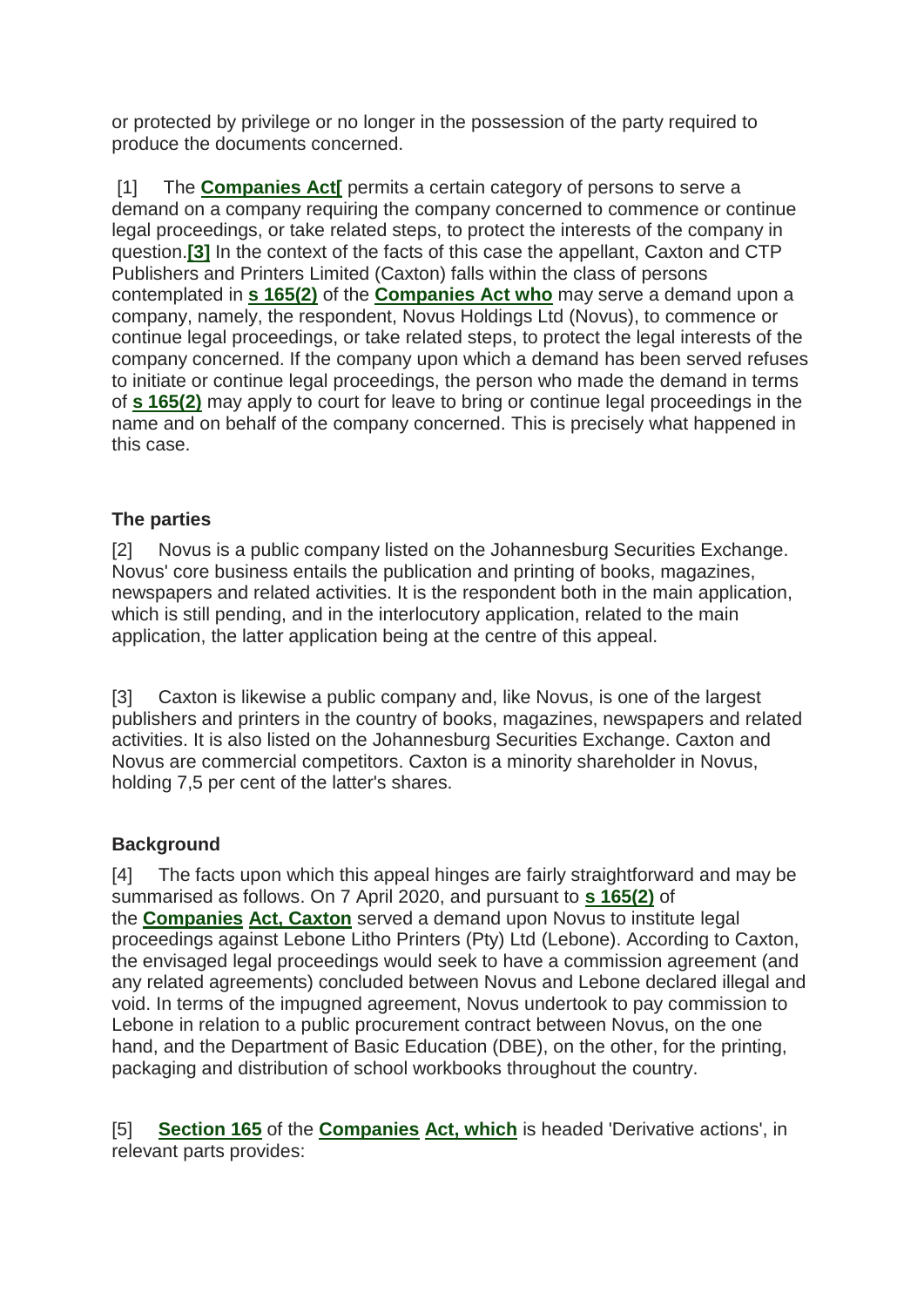'(1) Any right at common law of a person other than a company to bring or prosecute any legal proceedings on behalf of that company is abolished, and the rights in this section are in substitution for any such abolished right.

(2) A person may serve a demand upon a company to commence or continue legal proceedings, or take related steps, to protect the legal interests of the company if the person—

*(a)* is a shareholder or a person entitled to be registered as a shareholder, of the company or of a related company;

*(b)* is a director or prescribed officer of the company or of a related company;

*(c)* is a registered trade union that represents employees of the company, or another representative of employees of the company; or

*(d)* has been granted leave of the court to do so, which may be granted only if the court is satisfied that it is necessary or expedient to do so to protect a legal right of that other person.

(3) A company that has been served with a demand in terms of subsection (2) may apply within 15 business days to a court to set aside the demand only on the grounds that it is frivolous, vexatious or without merit.

(4) If a company does not make an application contemplated in subsection (3), or the court does not set aside the demand in terms of that subsection, the company must—

*(a)* appoint an independent and impartial person or committee to investigate the demand, and report to the board on—

(i) any facts or circumstances—

*(aa)* that may give rise to a cause of action contemplated in the

demand; or

*(bb)* that may relate to any proceedings contemplated in the

demand;

 (ii) the probable costs that would be incurred if the company pursued any such cause of action or continued any such proceedings; and

 (iii) whether it appears to be in the best interests of the company to pursue any such cause of action or continue any such proceedings; and

*(b)* within 60 business days after being served with the demand, or within a longer time as a court, on application by the company, may allow, either—

 (i) initiate or continue legal proceedings, or take related legal steps to protect the legal interests of the company, as contemplated in the demand; or

 (ii) serve a notice on the person who made the demand, refusing to comply with it.

(5) A person who has made a demand in terms of subsection (2) may apply to a court for leave to bring or continue proceedings in the name and on behalf of the company, and the court may grant leave only if—

*(a)* the company—

(i) has failed to take any particular step required by subsection (4);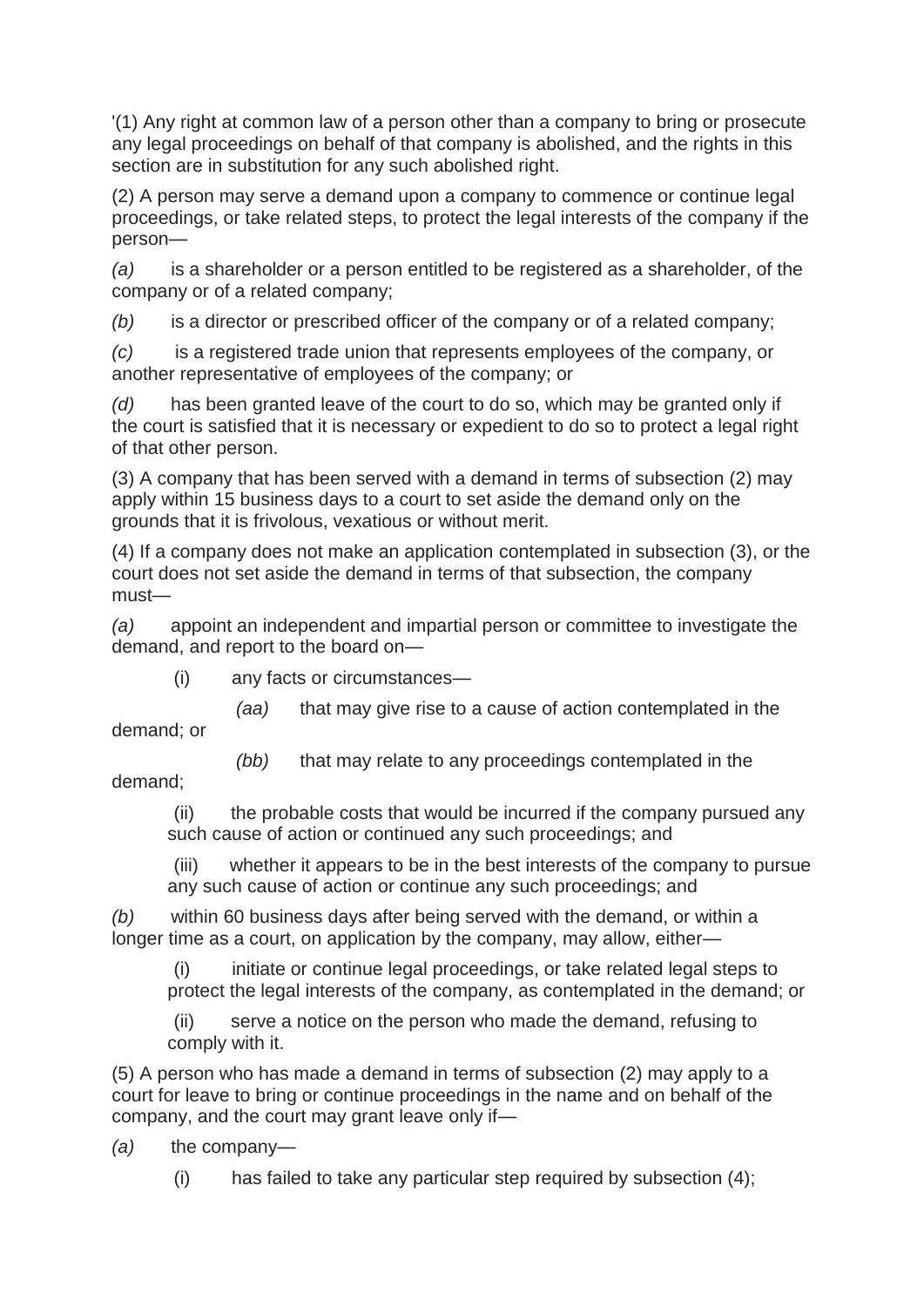(ii) appointed an investigator or committee who was not independent and impartial;

 (iii) accepted a report that was inadequate in its preparation, or was irrational or unreasonable in its conclusions or recommendations;

 (iv) acted in a manner that was inconsistent with the reasonable report of an independent, impartial investigator or committee; or

 (v) has served a notice refusing to comply with the demand, as contemplated in subsection (4)*(b)*(ii); and

*(b)* the court is satisfied that—

(i) the applicant is acting in good faith;

 (ii) the proposed or continuing proceedings involve the trial of a serious question of material consequence to the company; and

(iii) it is in the best interests of the company that the applicant be granted leave to commence the proposed proceedings or continue the proceedings, as the case may be.

. . .

(7) A rebuttable presumption that granting leave is not in the best interests of the company arises if it is established that—

- *(a)* the proposed or continuing proceedings are by—
	- (i) the company against a third party; or
	- (ii) a third party against the company;
- *(b)* the company has decided—
	- (i) not to bring the proceedings;
	- (ii) not to defend the proceedings; or
	- (iii) to discontinue, settle or compromise the proceedings; and
- *(c)* all of the directors who participated in that decision—
	- (i) acted in good faith for a proper purpose;
- (ii) did not have a personal financial interest in the decision, and were not related to a person who had a personal financial interest in the decision;

 (iii) informed themselves about the subject matter of the decision to the extent they reasonably believed to be appropriate; and

 (iv) reasonably believed that the decision was in the best interests of the company.

(8) For the purposes of subsection (7)—

*(a)* a person is a third party if the company and that person are not related or interrelated; and

*(b)* proceedings by or against the company include any appeal from a decision made in proceedings by or against the company.

. . .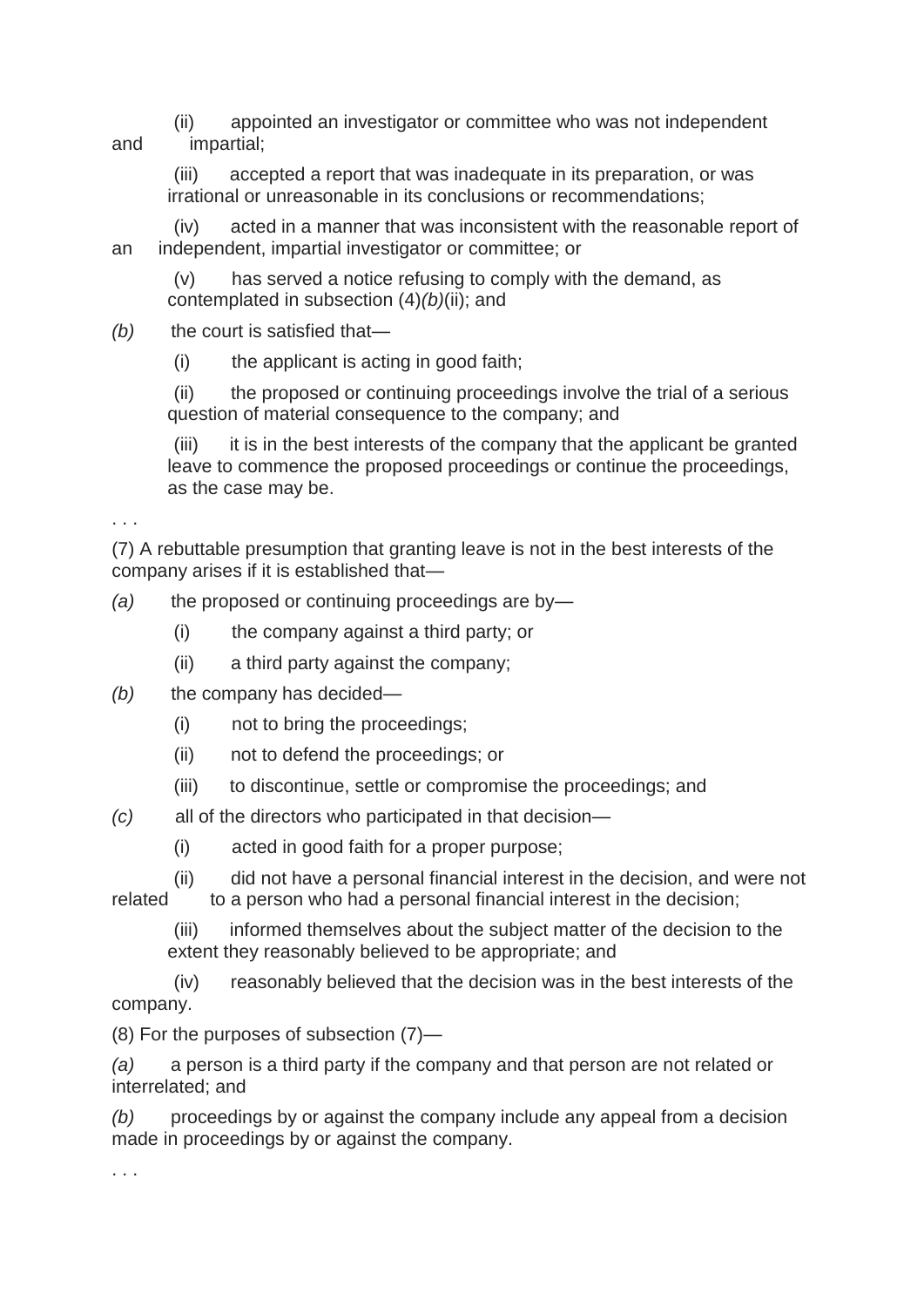(14) If the shareholders of a company have ratified or approved any particular conduct of the company—

*(a)* the ratification or approval—

 (i) does not prevent a person from making a demand, applying for leave, or bringing or intervening in proceedings with leave under this section; and

 (ii) does not prejudice the outcome of any application for leave, or proceedings brought or intervened in with leave under this section; or

*(b)* the court may take that ratification or approval into account in making any judgment or order.

(15) Proceedings brought or intervened in with leave under this section must not be discontinued, compromised or settled without the leave of the court.

(16) For greater certainty, the right of a person in terms of this section to serve a demand on a company, or apply to a court for leave, may be exercised by that person directly, or by the Commission or Panel, or another person on behalf of that first person, in the manner permitted by **[section 157.'](http://www.saflii.org/za/legis/consol_act/ca2008107/index.html#s157)**

[6] Invoking **[s 165\(4\)](http://www.saflii.org/za/legis/consol_act/ca2008107/index.html#s165)**, Novus appointed retired Deputy President of the Supreme Court of Appeal, Justice Louis Harms, as an independent and impartial person (the independent and impartial person) to investigate the demand, and thereafter to report to its board of directors on the matters set out in **[s 165\(4\).\[5\]](http://www.saflii.org/za/legis/consol_act/ca2008107/index.html#s165)** Upon receipt of the independent and impartial person's report, Novus advised Caxton that the latter's demand to institute legal proceedings against Lebone was declined. Undaunted, Caxton instituted the main application**[\[6\]](http://www.saflii.org/za/cases/ZASCA/2022/24.html#_ftn6)** against Novus, in which leave is sought to bring the envisaged action in the latter's name and on its behalf.

[7] Unsurprisingly, Novus has steadfastly resisted the relief sought by Caxton in the main application. In its answering affidavit in the main application, Novus makes reference to several documents, one of which is the **[s 165\(4\)](http://www.saflii.org/za/legis/consol_act/ca2008107/index.html#s165)** report, in terms of which it sought to demonstrate that the proposed action lacked any prospect of success or was simply devoid of merit.

## **DERBY DOWNS MANAGEMENT ASSOCIATION v ASSEGAAI RIVER PROPERTIES (PTY) LTD AND ANOTHER 2022 (2) SA 71 (KZP)**

**Company** — Memorandum of incorporation — Resolution to amend — Validity — Ratification of director's misconduct — Companies Act 71 of 2008, s 20(2).

In 2007 Derby Downs Management Association (Derby), an office-park management company, passed a special resolution to alter its articles of association so as to allow for levies owing by property owners to be calculated on a different basis than before. In litigation relating to the implementation of this resolution — between Derby and an owner of property in the office park, Assegaai River Properties (Pty) Ltd (Assegaai) — the High Court had held that the 2007 special resolution had lapsed and was void because it was not registered as required by s 202 of the Companies Act, 1973. In response Derby passed two special resolutions in 2017: the first sought to ratify the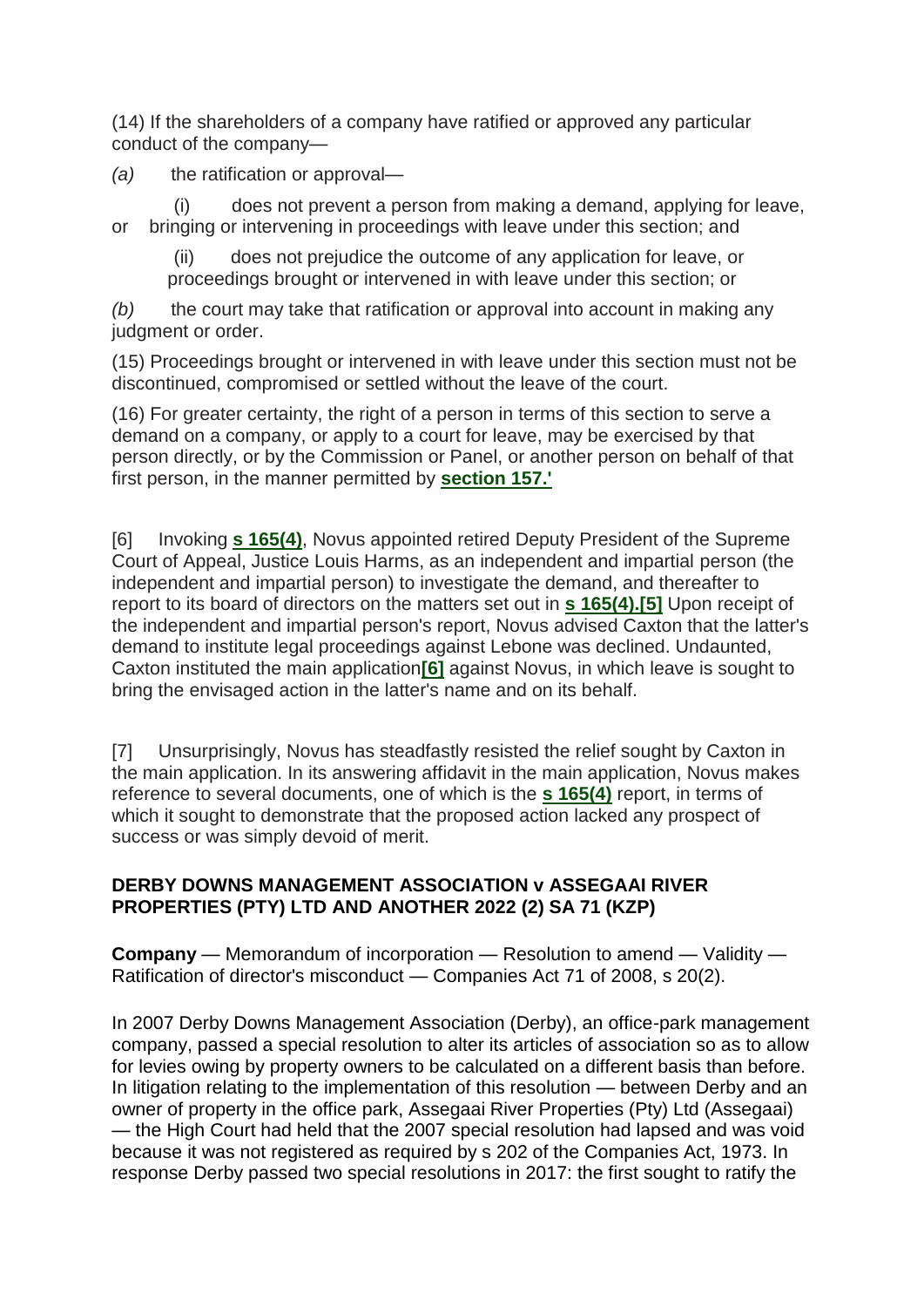2007 special resolution; the second that levies so calculated and charged 'be and are hereby approved and ratified'.

Assegaai, arguing that the 2017 resolutions did not have the effect of regularising the levy-distribution system adopted in the 2007 resolution, subsequently applied under the Community Schemes Ombud Service Act 9 of 2011 for an order that the levies which had been raised between 2007 and 2017 be adjusted to reflect an apportionment on the pre-2007 resolution basis. The adjudicator (the second respondent here) dismissed Assegaai's application, holding that under s 20(2) of the Companies Act 71 of 2008 shareholders could ratify what had been wrongly done, and that they had done so. Assegaai next successfully appealed the adjudicator's ruling, the High Court holding that the 2007 resolution could not be ratified since it had been declared void by the court.

This case concerned Derby's appeal to the full court. At issue was the validity of two 2017 special resolutions.

#### **Held**

Resolution No 1 had two components. One was an express act of amendment; the other implied — that, despite the fact that the amendment was only effected in 2017, it operated retroactively from 2007. This implied component was plainly in conflict with s 16(9) of the Act — that an amendment of a company's memorandum of incorporation takes effect 'on the later of the date on, and time at, which the notice of amendment is filed, or the date, if any, set out in the notice of amendment'. Special resolution No 1 of 2017 therefore did not validly bring about changes to the company's memorandum of incorporation during the period 2007 – 2017. (See [31] and [32].)

As to special resolution No 2: The provisions of the appellant's original articles of association limited and restricted the power of the appellant to the regime based on land area when raising levies against its members. As a consequence, the directors had no authority to authorise the appellant to do otherwise. There was accordingly 'misconduct' of the type contemplated by s 20(2) of the Act between 2007 and 2017, which according to the plain wording of that section the members could ratify, as they did, by special resolution. Accordingly, the appeal against the adjudicator's decision ought not to have been upheld by the court a quo, and the appeal against its decision would be upheld. (See [41], [43] and [44].)

### **MOODLIAR NO AND OTHERS v LAWSON TOOL DISTRIBUTORS (PTY) LTD 2022 (2) SA 220 (WCC)**

Impeachable transactions— Unlawful alienations and preferences — Voidable disposition — Preferring one creditor over others — What preferred creditor must show to stave off voidance — Distinction between intent to prefer, and underlying reasons or motive, not useful — Series of purchases from creditor to enable insolvent to carry on trading — Not made with intention to prefer — Not constituting voidable dispositions — Insolvency Act 24 of 1936, s 29(1).

Winding-up — Unlawful alienations and preferences — Voidable disposition — Preferring one creditor over others — What preferred creditor must show to stave off voidance — Distinction between intent to prefer, and underlying reasons or motive, not useful — Series of purchases from creditor to enable insolvent to carry on trading — Not made with intention to prefer — Not constituting voidable dispositions — Insolvency Act 24 of 1936, s 29(1).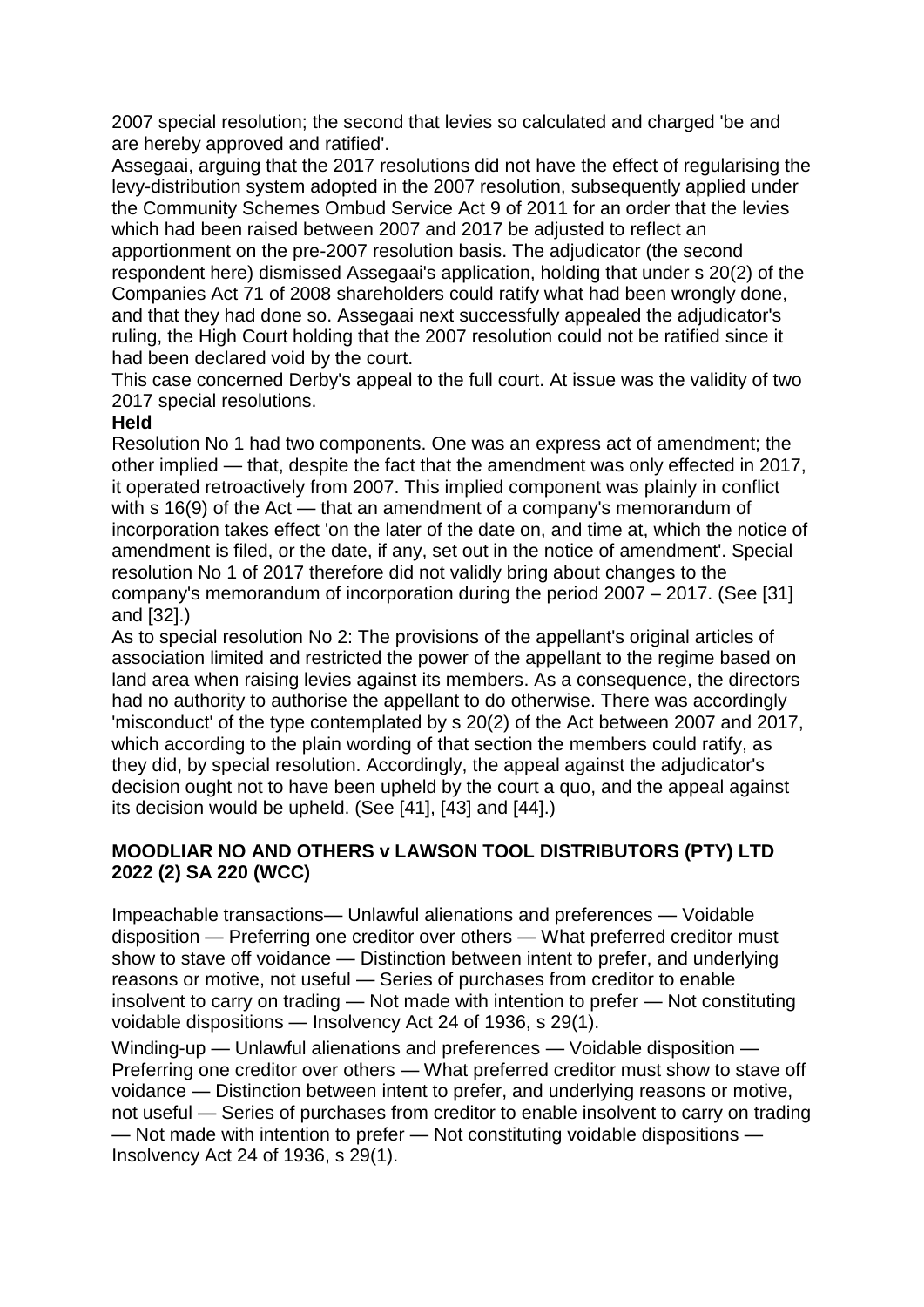Section 29(1) of the Insolvency Act 24 of 1936 allows the court to set aside a disposition made by an insolvent within six months of sequestration if it preferred one creditor over another. It also provides the beneficiary with a defence if it can show that the disposition was made (i) in the ordinary course of business; and (ii) without an intention to prefer one creditor over another.

The facts were that the plaintiffs, the liquidators of construction company V Co, invoked s 29 to claim back R1,3 million V Co had paid the defendant, a supplier of construction materials, in the six months before V Co's liquidation. They were regular arm's-length payments on account over a four-month period, the last of which was made some two months prior to V Co's liquidation. The plaintiffs claimed that they were voidable dispositions under s 29 because they preferred the defendant over V Co's other creditors. The defendant admitted as much but pleaded that the payments were made in the ordinary course of V Co's business and were not intended to prefer one creditor above another. This was contested by the plaintiffs, who argued that the making of regular payments to the defendant while V Co's other creditors remained unpaid could not have been payments made in the ordinary course of business. In the absence of evidence of any reason save commercial survival why V Co would favour the defendant over its other creditors, the plaintiffs sought to rely on the distinction between purpose or motive (to obtain supplies) and intention (to prefer defendant) in *Gore and Others NNO v Shell South Africa (Pty) Ltd* 2004 (2) SA 521 (C) ([2003] 4 All SA 370).

#### **Held**

The 'ordinary course' enquiry should focus on whether, in the context of the business relationship between V Co and the defendant, the dispositions would appear anomalous or unbusinesslike to the ordinary person of business. V Co purchased supplies (which it presumably required to carry on its own business as a major builder) from the defendant and duly paid for them on a regular basis within the stipulated period. In these circumstances there was no basis for any finding that such dispositions were made other than in the ordinary course of business. Accordingly, the defendant discharged the onus of proving the first element of its defence to the claim. (See [21] – [22].)

As to the second element of the defence (intent), the nature of the parties' respective businesses was an important consideration. V Co needed construction materials to trade its way out of the difficulties in which it found itself, and a belief that it could do so could negate an inference of intention to prefer a particular creditor. (See [26] – [28].)

Distinguishing between reason and intent was of limited value and potentially misleading. Correctly viewed, the act that was accompanied by an intent or intention in the strict sense was that of making the disposition. This act was accompanied or impelled by reasons, motive or intent, and where this was predominantly to favour a particular creditor over another, such a disposition was voidable. In a civil-law context distinctions between motive, intent and underlying reasons were not always clear and risked undermining the settled test of seeking the dominant, operative or effectual intention and of concentrating unduly on the effect of the payment vis-à-vis other creditors rather than the subjective intention of the payer. (See [32] – [35].) It would in the present circumstances be strained to relegate to a secondary role what appeared on the probabilities to have been V Co's primary concern, to continue trading as a builder, and to view its dominant intent as being to favour a supplier with whom it had an entirely regular customer/supplier relationship going back years. The most plausible inference from the evidence was that V Co's dominant intention for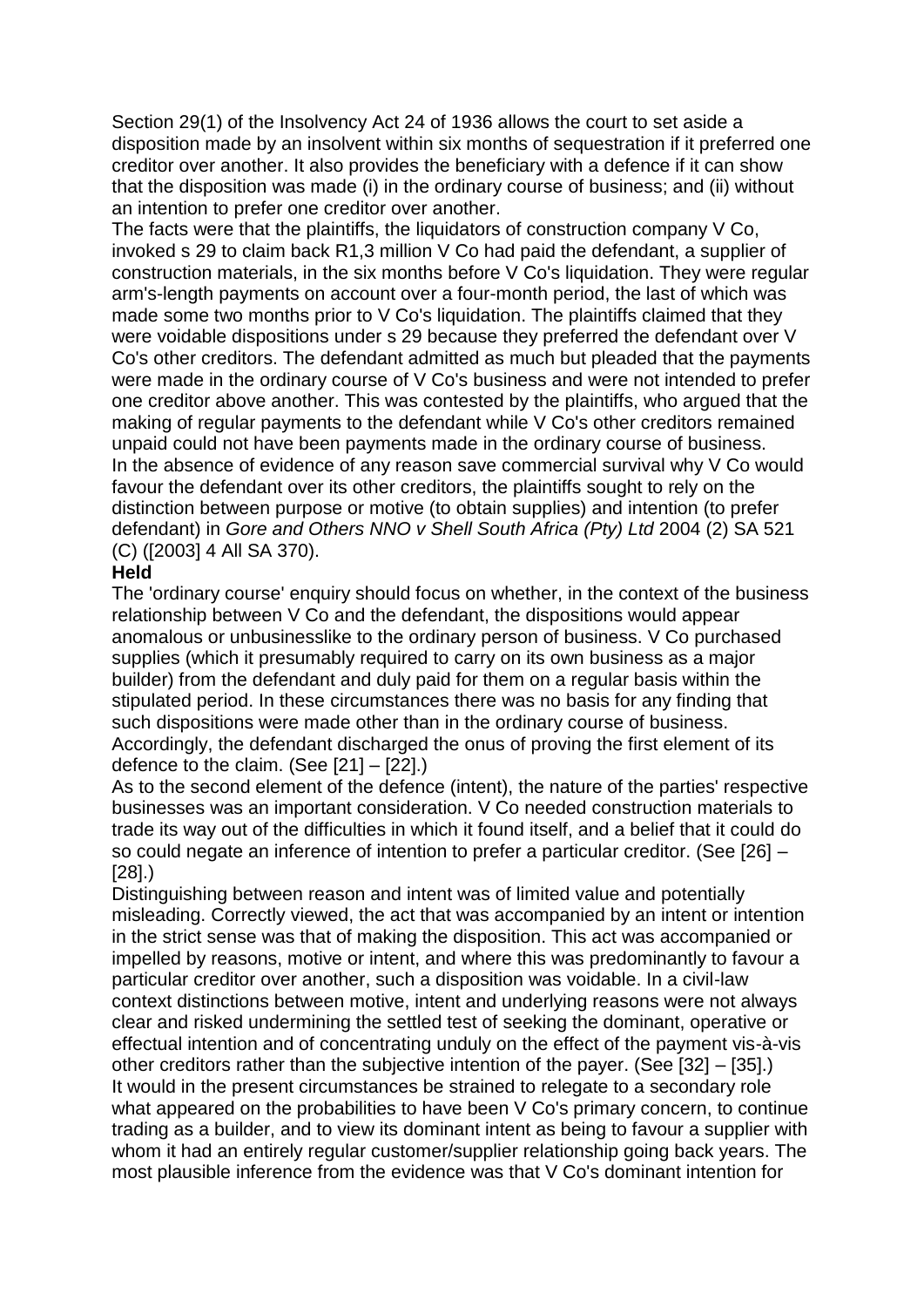making the impugned dispositions was not to prefer the defendant over other creditors, but simply to obtain building supplies to keep its business afloat and with some prospect of surviving its financial activities. (See [36].) Claim accordingly dismissed (see [37] – [38]).

### **[ABSA Bank Limited v Go On Supermarket \(Pty\) Limited \(The Spar Group](http://www.saflii.org/za/cases/ZAGPJHC/2022/173.html)  [Limited intervening\) \(9442/2022\) \[2022\] ZAGPJHC 173 \(24 March 2022\)](http://www.saflii.org/za/cases/ZAGPJHC/2022/173.html)**

General notarial bond over movable property – Perfecting of – Effect of debtor placed under business rescue – Business Rescue Practitioner consenting to the perfection of general notarial bond over movables – creditor obtains possession by leaving debtor in control and possession – pledge perfected – symbolic transfer of possession sufficient to constitute a pledge – real right established – application granted to limited extent.

(1) The intervening party is granted leave to intervene in this urgent application.

(2) The applicant's non-compliance with the rules of this Court in respect of time periods and service of processes, is condoned and compliance with such rules are dispensed with and this application is enrolled as an urgent application in terms of Uniform Court Rule 6(12).

(3) Subject to the Spar Group Limited's pledge and real right of possession over all the assets and equipment as contained in annexure A to the Special Notarial Bond BN9369/2018 held by and in favour of the Spar Group Limited, the applicant is authorised to perfect its security of pledge under General Covering Notarial Bond BN16/43750, limited to the amount of R6 000 000, in respect of those assets of the respondent that are not the subject of the Spar Group's Special Notarial Bond BN9369/2018, situated at the respondent's premises at shop 12 and 13, Lyndhurst Superspar, Lyndhurst Square Shopping Centre, corner Drome and Pretoria Road, Lyndhurst, Gauteng, 2192 or wherever else situated.

(4) The Sheriff of the High Court is authorised to attach and take a written inventory of and value so much of such moveables and stock-in-trade situated at the premises, limited to the value of R6 000 000 ('the attached assets') and thereafter hand such written inventory to the applicant's attorneys and the Business Rescue Practitioner.

(5) This order of perfection in respect of the movables and stock-in-trade shall vest with the applicant a continuing real right of attachment over such attached assets, subject to the conditions that:

5.1 The applicant itself shall not take physical possession or remove such attached assets;

5.2 The Business Rescue Practitioner is allowed to use the attached assets in its day-to-day trading activities of the respondent, while in business rescue.

(6) Notwithstanding that provided for in paragraph 4 above, the Business Rescue Practitioner is nominated as and will at all times act as the applicant's agent for the purposes of the applicant exercising control and physical possession of and over the attached assets.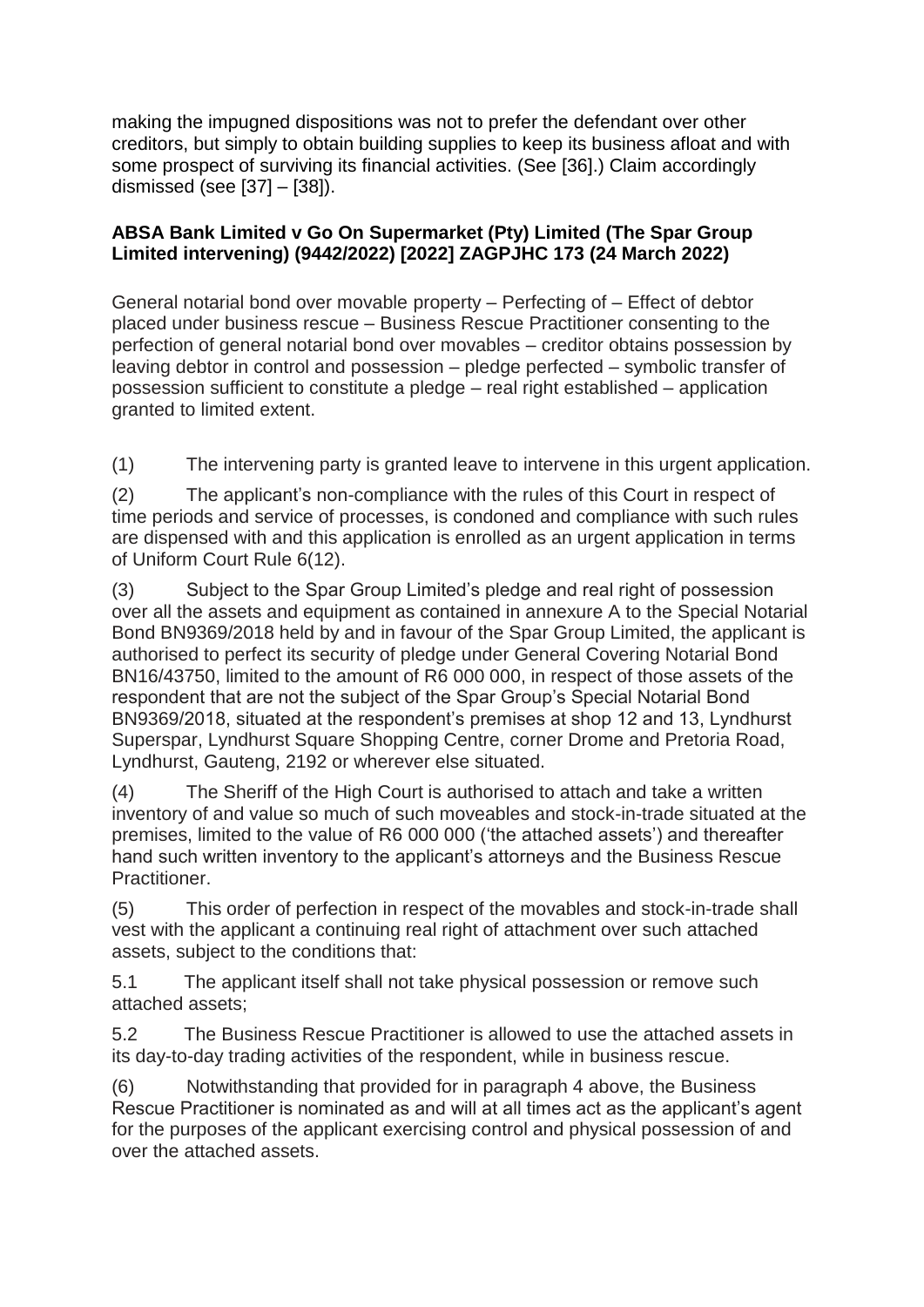(7) The applicant may not, without the leave of the Court or with the written consent of the Business Rescue Practitioner, sell, alienate and/or dispose of the attached assets.

I find myself in agreement with the Spar Group's submissions in that regard. The point is that the Spar Group has rights in and to the respondent's movable property, which stand to be adversely affected by the Order sought in this application. These rights are derived by virtue of the Special Notarial Bond registered in favour of the Spar Group over certain identified movable assets of the respondent and the contractual reservation of ownership in its favour in respect of all goods sold and delivered to the respondent for as long as the respondent continues to hold the oods in stock.

[12]. Moreover, in terms of **[section 145\(1\)\(b\)](http://www.saflii.org/za/legis/consol_act/ca2008107/index.html#s145)** of the **[Companies Act,](http://www.saflii.org/za/legis/consol_act/ca2008107/)  [each](http://www.saflii.org/za/legis/consol_act/ca2008107/)** creditor is entitled to participate in any court proceedings arising during business rescue proceedings. For all of these reasons, I am of the view that the Spar Group has made out a case for leave to intervene in this urgent application. I therefore intend granting an order to that effect.

[13]. As for their opposition to the application itself, the Spar Group alleges that, as a wholesaler, it supplies groceries and other household goods to the respondent which carries on a retail supermarket business under the Spar brand name. In the course of this trading relationship, the respondent was granted credit facilities subject to the operation of their standard terms of sale and the obtaining of securities for the credit facilities, in particular the registration of notarial bonds over the movable property of the respondent. As already indicated, the respondent's indebtedness to the Spar Group at present amounts to a sum in excess of R17 000 000.

[14]. On the other hand, so the Spar Group contends, the respondent's indebtedness to Absa is insignificant if compared to the indebtedness to the Spar Group.

[15]. The Spar Group also contends that, because they and ABSA are competing creditors laying claim, in terms of their general notarial bonds, to the same movable property of the respondent, the BRP should not have afforded Absa the opportunity to launch its perfection application before the Spar Group was brought into the picture. Absa's application was launched on 8 March 2022 and the Spar Group was only informed thereof by the BRP on 10 March 2022.

[16]. The Spar Group also opposes Absa's application for a perfection order on the basis that it is not founded upon a breach by the respondent of the terms of the general notarial bond and the ABSA's entitlement to foreclose. Rather, so the Spar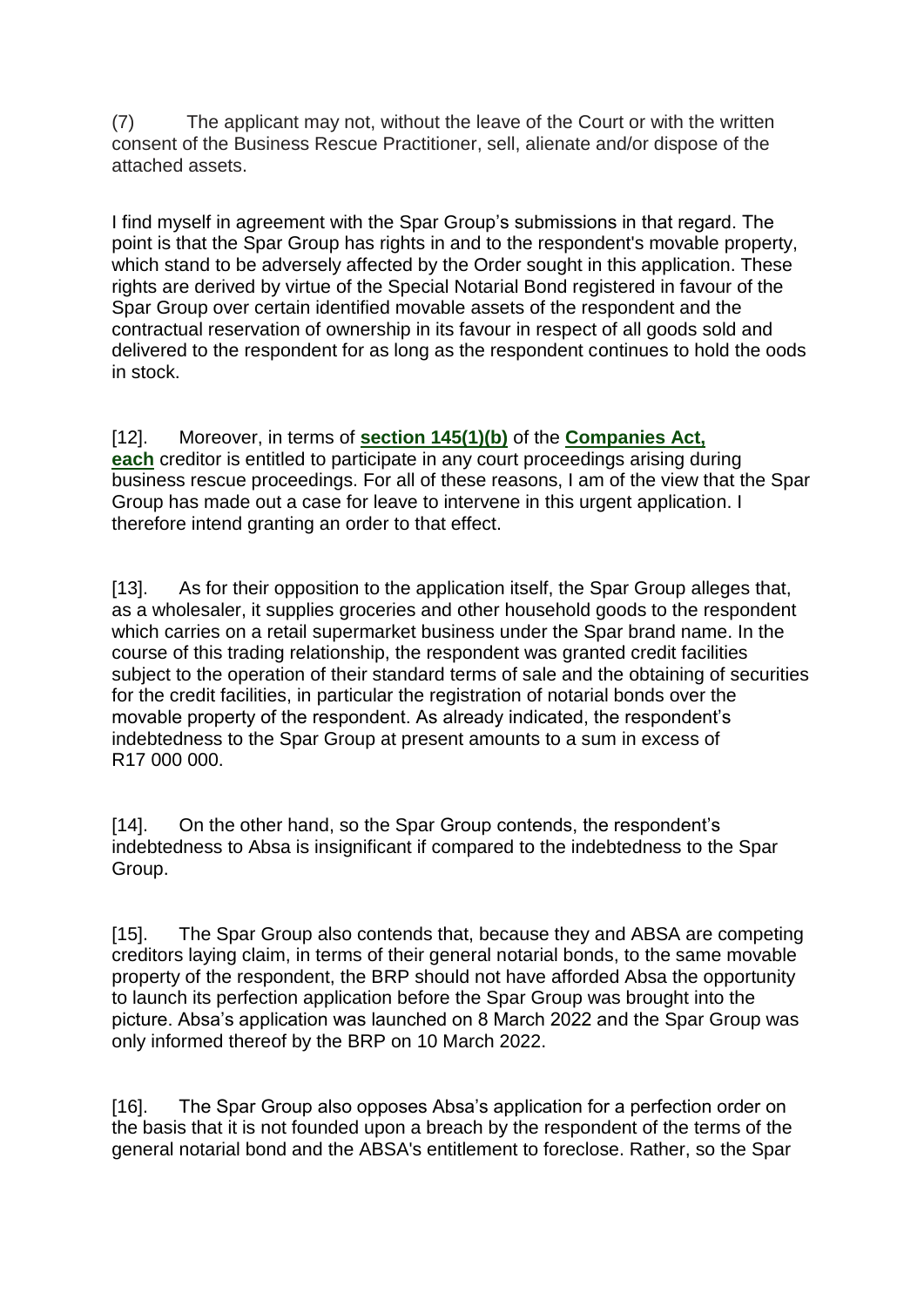Group contends, Absa seeks a perfection order based solely on the ostensible consent given in writing by the BRP.

[17]. There is, in my view, no merit in these contentions by the Spar Group. The respondent's indebtedness to Absa is secured by a notarial bond registered in favour of Absa over the movable property of the respondent. In terms of the notarial bond, Absa is entitled to 'foreclose' in the event *inter alia* of the respondent being placed under judicial management. Business rescue proceedings is, in my view, a form of judicial management. Absa is therefore entitled to foreclose in terms of the bond and the fact that the Spar Group has a claim of a personal nature against the respondent makes no difference to Absa's entitlement to proceed in terms of the bond.

[18]. As was held in *Contract Forwarding (Pty) Ltd v Chesterfin (Pty) Ltd and Others[\[1\]](http://www.saflii.org/za/cases/ZAGPJHC/2022/173.html#_ftn1)*, a perfection clause entitles the holder of the bond to take possession of the movables over which the bond has been registered. Such a clause amounts to an agreement to constitute a pledge and will be enforced at the instance of the bondholder, whereupon the creditor obtains a real right of security.

[19]. At para 6, Harms JA held as follows:

'Real rights are stronger than personal rights and in the case of conflicting real rights the principle *prior tempore potior iure* applies. The right in question, a pledge, is a real right, which is established by means of taking possession and not by means of an agreement to pledge. The bondholder who obtains possession first thereby establishes a real right. If I may be permitted some more Latin: *vigilantibus non dormientibus iura subveniunt*, meaning that the laws aid those who are vigilant and not those who sleep. (Both principles provide a safer guide to the correct answer than the Court below's "just and equitable" principle. The fact that it is "fortuitous" that the vigilant person perfects his rights first does not make the act either unjust or inequitable.) … ... … The fact that Chesterfin's bond contained a provision prohibiting Eurotile from pledging or hypothecating its movables without Chesterfin's consent also has no effect on Contract Forwarding's position unless the latter knows of it. In the absence of Contract Forwarding's knowledge, Eurotile's breach of its contract with Chesterfin does not affect the former's position.'

[20]. As per the ratio in *Contract Forwarding*, I am of the view that Absa is entitled and permitted to take possession of the pledged goods with a view to perfecting its bond.

[21]. Also at para 14, the court had the following to say:

'There is no rule that provides that symbolical transfer of possession (like the handing over of keys) is not sufficient to constitute a pledge. It is different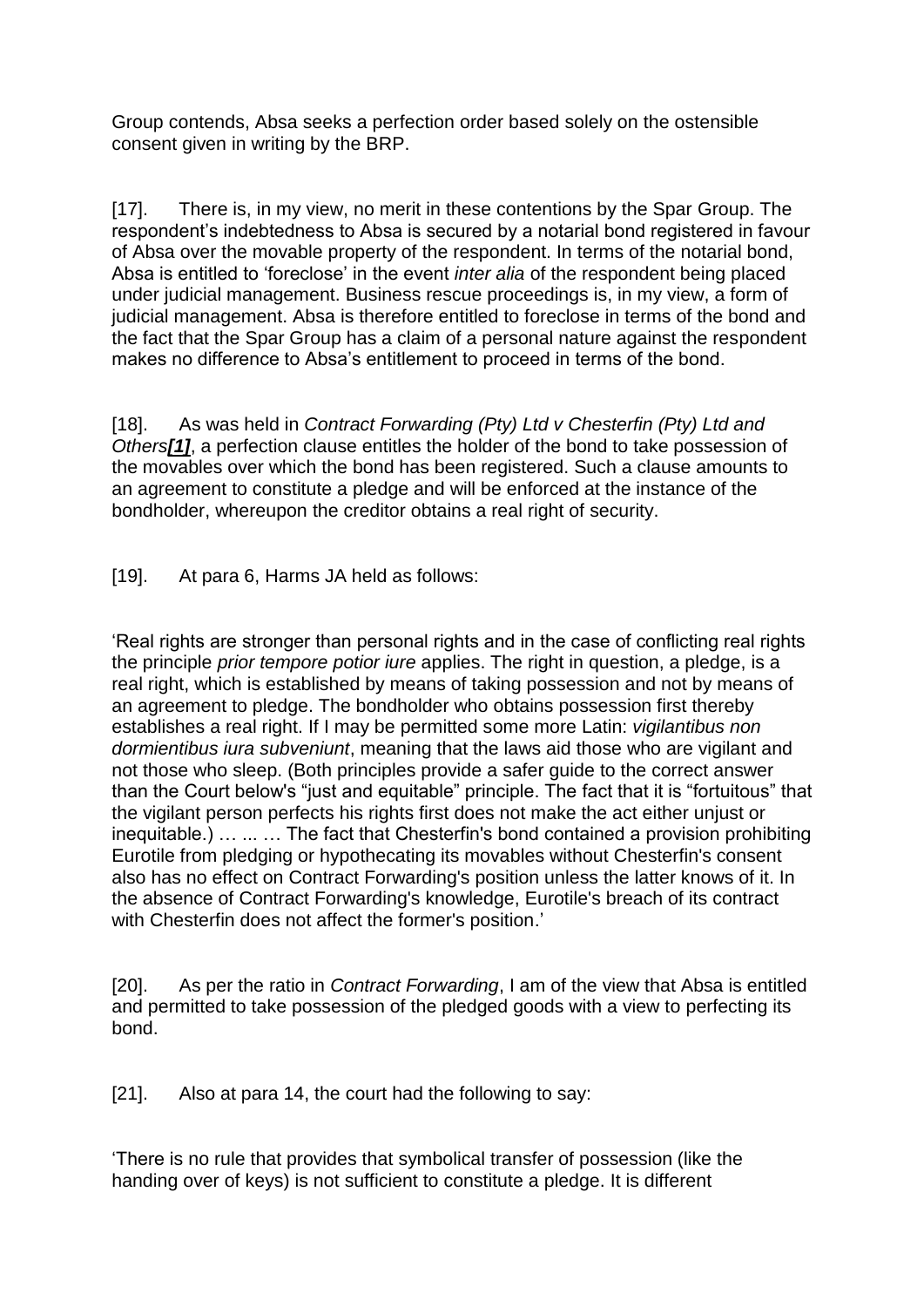with *constitutum possessorium*, a method of delivery that presupposes that the goods remained under the physical control of the debtor. That simply did not happen in this case.'

[22]. On the basis of this authority, I reiterate that, in my view, the Spar Group's grounds of opposition to Absa's application are devoid of merit.

[23]. In the event that the above Honourable Court is amenable to grant a perfection order in favour of Absa, so the Spar Group contends, the Court should not grant Absa the relief claimed as formulated by them because such formulation is defective in that Absa cannot obtain a perfection order in respect of assets belonging to the respondent which are already the subject matter of the Spar Group's special notarial bond. There is merit in this contention by the Spar Group. However, during the hearing of arguments before me, Mr Marais, who appeared on behalf of Absa, conceded as much, but proposed that any order granted by me should take into account this fact. The suggestion by Mr Marais was that the assets which are the subject of the special notarial bond in favour of the Spar Group be expressly excluded from the perfection order. That, in my view, takes care of that ground of objection.

[24]. The Spar Group also contends that the Absa cannot obtain a perfection order in respect of the movable assets in the respondent's possession, in respect of which the Spar Group has contractually retained ownership. This consists of stock supplied by the Spar Group. Also, so the Spar Group submits, Absa cannot obtain a perfection order in respect of the balance of the respondent's trading stock as trading stock is a circulating asset and the pledge will be destroyed the moment the respondent disposes of the trading stock. The proposed court order, so the argument goes, cannot vest Absa with a continuing real right of attachment over such attached assets as this depends on continuous possession and control being exercised by or on behalf of ABSA. For the reasons mentioned above, these contentions stand to be rejected. The point is that Absa has the right to perfect its security in terms of the notarial bond.

## **Costs**

[25]. The general rule in matters of costs is that the successful party should be given her or his costs, and this rule should not be departed from except where there are good grounds for doing so.

[26]. *In casu*, it is so that Absa has been substantially successful in its application. The BRP did however not oppose the application and he in fact gave notice of his intention to abide. Therefore, there cannot possibly be a costs order awarded against the respondent.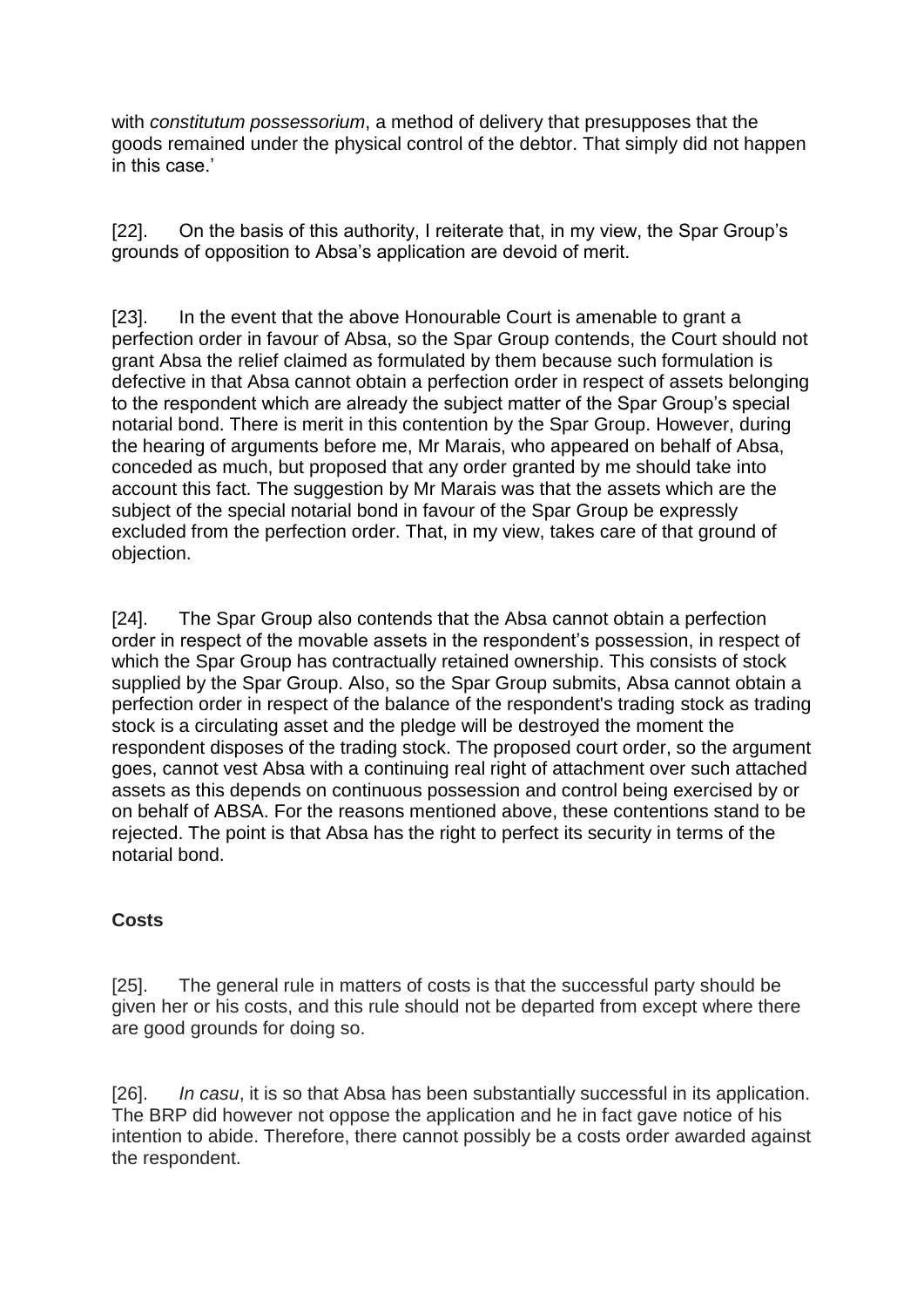[27]. As for the costs as between Absa and the intervening party, as correctly pointed out by Mr Strydom, who appeared on behalf the Spar Group, they have a measure of success in that property in respect of which they enjoy security in terms of a special notarial bond is to be excluded from a perfection of the notarial bond in favour of Absa. I therefore believe that the correct costs order to be awarded is one in terms of which each party is to bear his own costs.

[28]. I therefore intend granting a costs order to that effect.

# **Order**

[29]. Accordingly, I make the following order: -

(1) The intervening party is granted leave to intervene in this urgent application.

(2) The applicant's non-compliance with the rules of this Court in respect of time periods and service of processes, is condoned and compliance with such rules are dispensed with and this application is enrolled as an urgent application in terms of Uniform Court **[Rule 6\(12\).](http://www.saflii.org/za/legis/consol_act/ca2008107/index.html#s6)**

(3) Subject to the Spar Group Limited's pledge and real right of possession over all the assets and equipment as contained in annexure A to the Special Notarial Bond BN9369/2018 held by and in favour of the Spar Group Limited, the applicant is authorised to perfect its security of pledge under General Covering Notarial Bond BN16/43750, limited to the amount of R6 000 000, in respect of those assets of the respondent that are not the subject of the Spar Group's Special Notarial Bond BN9369/2018, situated at the respondent's premises at shop 12 and 13, Lyndhurst Superspar, Lyndhurst Square Shopping Centre, corner Drome and Pretoria Road, Lyndhurst, Gauteng, 2192 or wherever else situated.

(4) The Sheriff of the High Court is authorised to attach and take a written inventory of and value so much of such moveables and stock-in-trade situated at the premises, limited to the value of R6 000 000 ('the attached assets') and thereafter hand such written inventory to the applicant's attorneys and the Business Rescue Practitioner.

(5) This order of perfection in respect of the movables and stock-in-trade shall vest with the applicant a continuing real right of attachment over such attached assets, subject to the conditions that: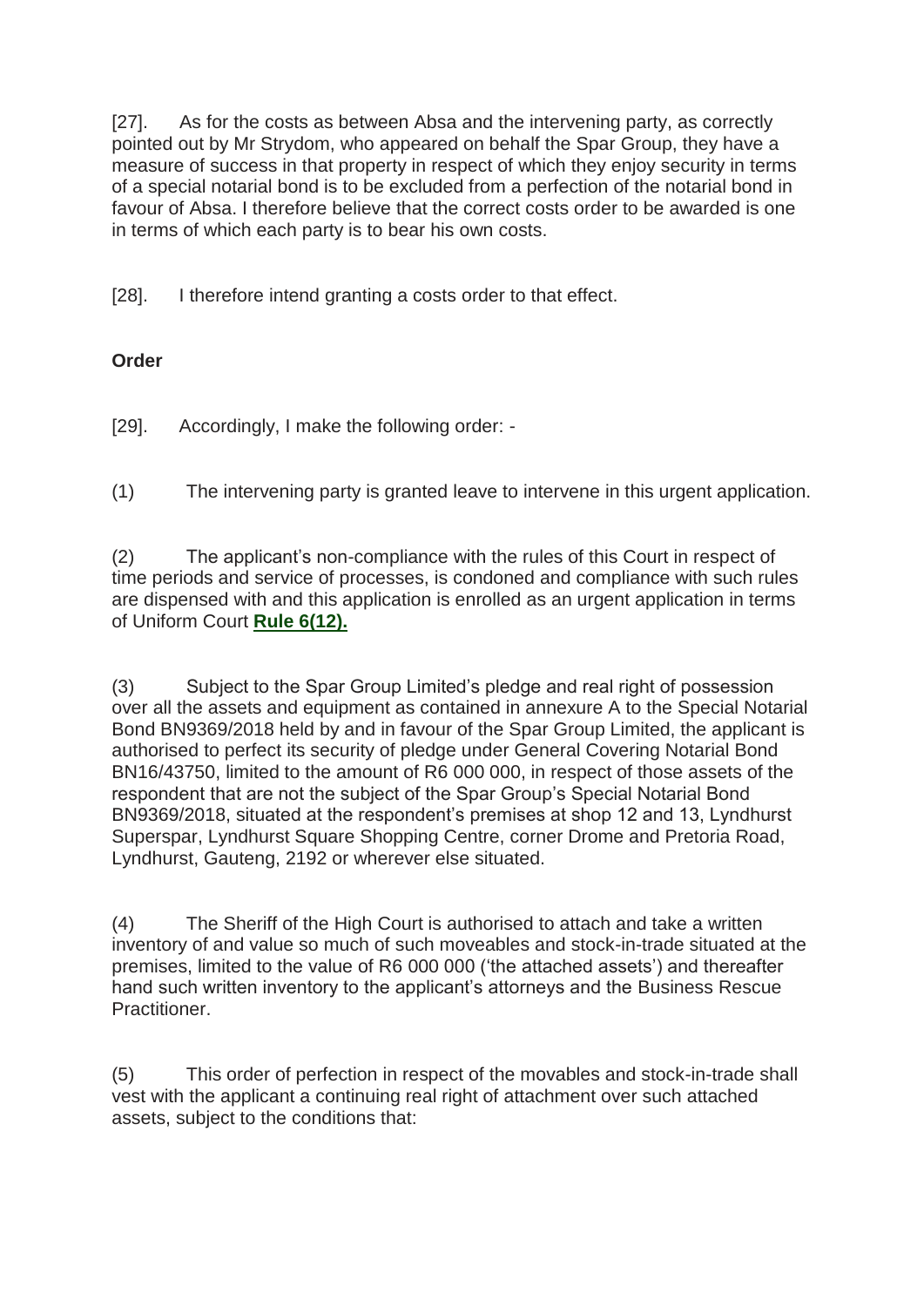5.3 The applicant itself shall not take physical possession or remove such attached assets;

5.4 The Business Rescue Practitioner is allowed to use the attached assets in its day-to-day trading activities of the respondent, while in business rescue.

(6) Notwithstanding that provided for in paragraph 4 above, the Business Rescue Practitioner is nominated as and will at all times act as the applicant's agent for the purposes of the applicant exercising control and physical possession of and over the attached assets.

(7) The applicant may not, without the leave of the Court or with the written consent of the Business Rescue Practitioner, sell, alienate and/or dispose of the attached assets.

(8) Each party shall bear his own costs.

### **Firm-o-Seal CC v Wynand Prinsloo & Van Eeden Inc Case 3731 / 2020 Mmpumalanga Division, Middelburg local seat**

Business rescue-retrospective confirmation by BRP concerning acts of a director-Section 137(2) of the Act - director must continue to exercise the functions of director, subject to the authority of the practitioner- the Plaintiff did not have the approval of the Practitioner when issuing the summons against the Defendants. I also find the action by the directors of the Plaintiff in instructing Mr. Schutte to issue summons was void for not having been approved by the Practitioner and that their decision is incapable of being ratified ex post facto. For the reason that the court upholds the special plea on this special plea, the special pleas raised on prescription will not be considered as they have become moot and academic.

[1] This matter came before court on a trial roll. The Plaintiff issued summons in which four claims are set out against the Defendants. The Plaintiff, a former client of the Defendants claims repayments over alleged overreach at the hands of its legal representatives in respect of the first two claims. The remaining claims are damages it suffered as a result of professional negligence by the Defendants in the manner in which they executed their mandate as its legal representatives. Six special pleas were pleaded by the Defendant against all these claims. At the time of hearing, one of the special pleas was abandoned, leaving just five. Four of the special pleas relate to prescription whereas the fifth one questions the Plaintiff's locus standi to litigate in this case.

[2] At the onset, both parties agreed that the special pleas be decided separately from the facts of the case in terms of Rule 33(4) of the Uniform Rules, and requested the court to make that order. An order was consequently made by the court to that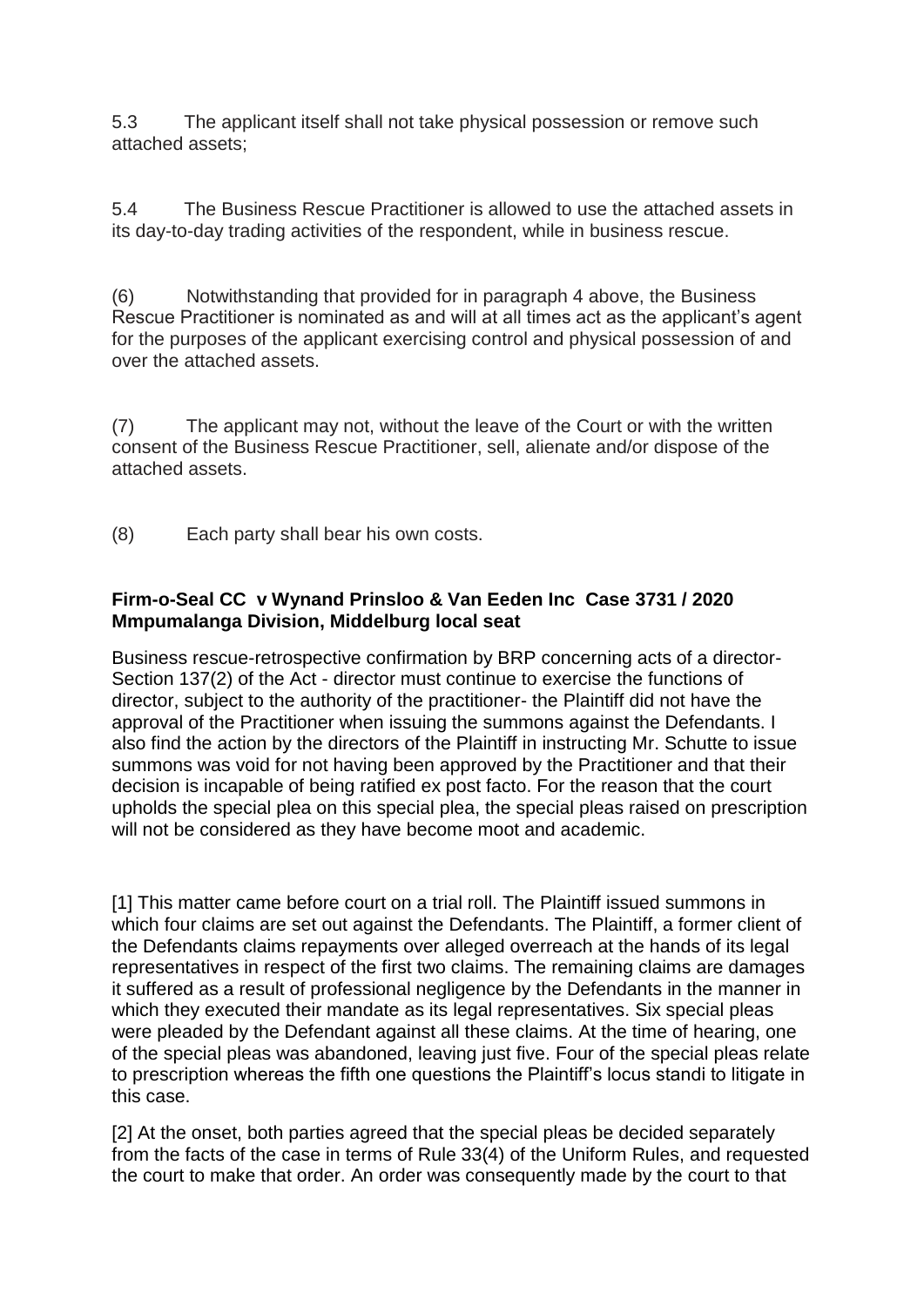effect. For that reason, I will elaborate no further on the nature and details of the claims. The trial focused therefore on the five special pleas.

[3] The Defendants accepted the onus to begin and proceeded to hand in a number of exhibits as evidence. All these were accepted with no contestation from the Plaintiff. Case for the Defendants was closed with no oral evidence. The Plaintiff also handed in a number of exhibits which were received without any contestation from the Defendants. Mr. DPA Schutte also gave evidence for the Plaintiff. Mr. Schutte is the Plaintiff's legal representative. His evidence was mainly to direct the court to various documents and exhibits which already formed part of the evidence before the court. Essentially, he gave evidence on various dates on which he interacted with the Defendants and his clients with a view to suggest that the Plaintiff could not have been aware of the existence of the debt prior to his unearthing of certain evidence or his communication with them about it. Case for the Plaintiff was closed with no further evidence.

Issues for determination.

[4] In respect of the four special pleas on prescription, the court is called upon to determine if the Plaintiff's claims have prescribed in terms of the Prescription Act no. 68 of 1969. This would include the question on when is it that the debt became due and payable and when is it that the Plaintiff or its directors became aware of the existence of the debt. As for the special plea challenging the Plaintiff's locus standi, the court is to determine if the decision to litigate by the Plaintiff was with the requisite approval of the Business Rescue Practitioner (the Practitioner) since it was under business rescue proceedings when the summons was issued. There is consensus that a determination in favour of the Defendants on the special plea challenging the Plaintiff's locus standi disposes of the claims as a whole. The special pleas on prescription would therefore only be considered in case of a court's finding in favour of the Plaintiff in respect of the special plea challenging its locus standi. For this reason, it is apposite to consider the special pleas in that order.

Plaintiff's Locus Standi.

[5] Following are the common cause facts leading to this special plea. Mr Deon Cornelius & Mrs. Susan Cornelius are the members and directors of the Plaintiff. On 05 June 2019, the Plaintiff was placed under business rescue and Mr. Mahier Tayob was appointed as the Practitioner. At the instructions of Plaintiff's directors, summons commencing this action was issued on 02 December 2020. The issuing of summons was not only unauthorised by the Practitioner; he also did not know about it. In an email from the Practitioner's legal representative Mr. Essop of Aphane Attorneys, dated 27 January 2021, the following was confirmed as the instructions from him:

a) He did not instruct or consent to the institution of the action.

b) He had no knowledge of the matter.

c) He had no discussion in respect of the matter with the members of Firm-O-Seal or their attorneys.

d) He was not informed of the possible asset to recover.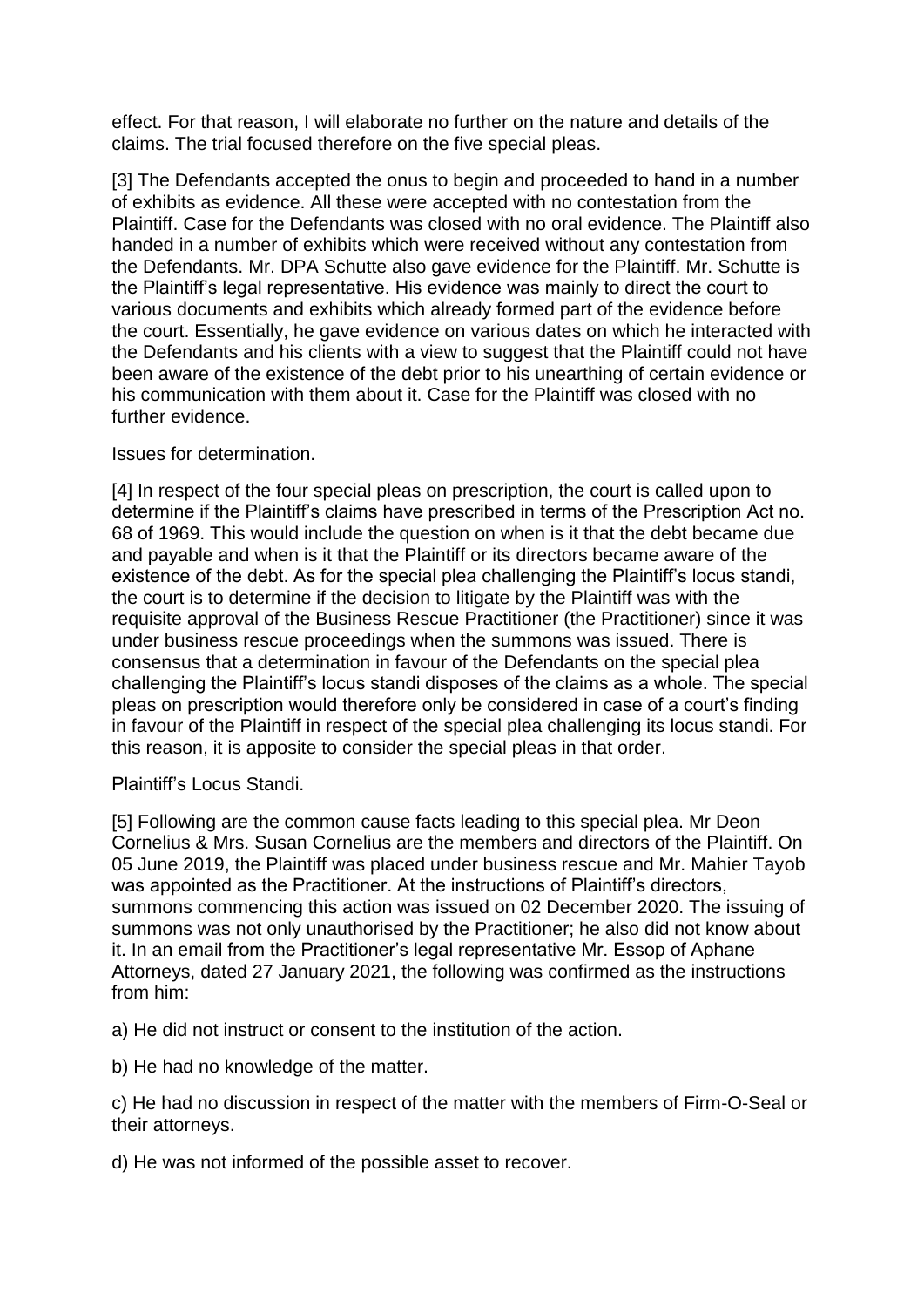e) He did not wish to proceed with the action.

f) He has instructed his legal representative to forward a letter to the Plaintiff's attorneys instructing them to withdraw the action.1

[6] On 03 March 2021, the Practitioner signed a power of attorney in which he authorised the Plaintiff's attorneys to proceed with the action, "ratifying" any steps and/or actions already undertaken by the attorney in this matter. The argument before the court centred around the interpretation of a section in the Companies Act, no 71 of 2008 (the Act) that requires the Practitioner to approve a decision to litigate by a company or a close corporation placed under business rescue. Can a ratification of a decision taken without the knowledge of a Practitioner be regarded as an approval in terms of the Act? If so, can a Practitioner change his earlier decision to withdraw an action and substitute it with a decision to proceed with it.

The Law

[7] Section 137 of the Act provides,

"137. Effect on shareholders and directors

(1) During business rescue proceedings an alteration in the classification or status of any issued securities of a company, other than by way of a transfer of securities in the ordinary course of business, is invalid except to the extent-

(a) that the court otherwise directs; or

(b) contemplated in an approved business rescue plan.

(2) During a company's business rescue proceedings, each director of the company-

(a) must continue to exercise the functions of director, subject to the authority of the practitioner;

(b) has a duty to the company to exercise any management function within the company in accordance with the express instructions or direction of the practitioner, to the extent that it is reasonable to do so;

(c) remains bound by the requirements of section 75 concerning personal financial interests of the director or a related person; and

(d) to the extent that the director acts in accordance with paragraphs (b) and (c), is relieved from the duties of a director as set out in section 76, and the liabilities set out in section 77, other than section 77(3)(a), (b) and (c).

(3) During a company's business rescue proceedings, each director of the company must attend to the requests of the practitioner at all times, and provide the practitioner with any information about the company's affairs as may reasonably be required.

(4) If, during a company's business rescue proceedings, the board, or one or more directors of the company, purports to take any action on behalf of the company that requires the approval of the practitioner, that action is void unless approved by the practitioner.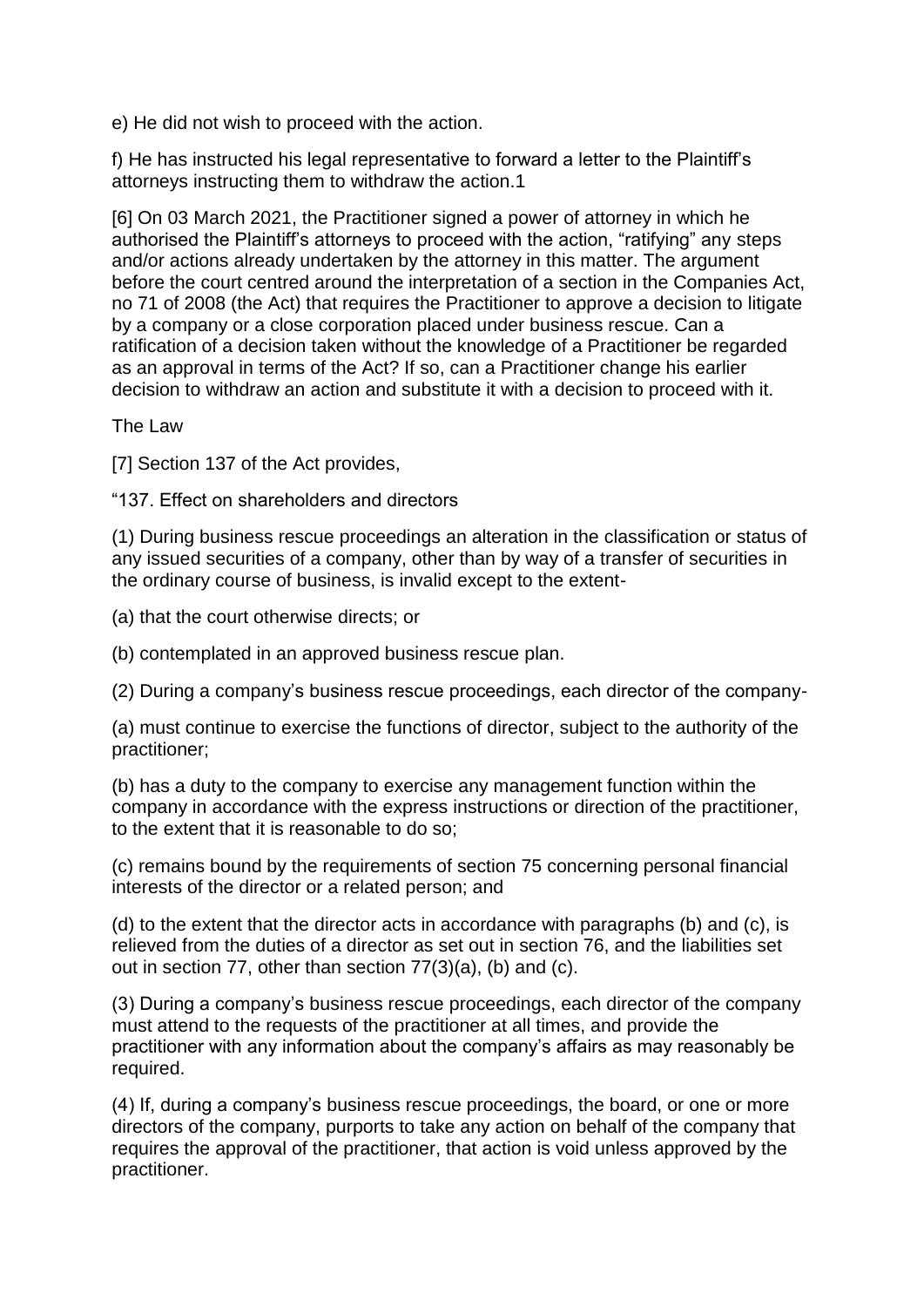(5) At any time during the business rescue proceedings, the practitioner may apply to a court for an order removing a director from office on the grounds that the director has-

(a) failed to comply with a requirement of this Chapter; or

(b) …" [My emphasis].

[8] In **Neugarten and Others v Standard Bank of South Africa Ltd**, 1989 (1) SA 797 (A) at 808D-809E the Appellate Division held the following,

"As a general rule a contract or agreement which is expressly prohibited by statute is illegal and null and void even when, as here, no declaration of nullity has been added by the statute. (See also the numerous authorities cited after the quoted passage in support of this proposition.) Whether in a particular case a statutory prohibition falls within this general rule depends upon the construction of the enactment concerned. In the instant case, though there is no express declaration of nullity, it is acknowledged all round that in the absence of consent the guarantee is void. It is therefore unnecessary at this stage to refer to the principles and indicia usually invoked to decide this question. (See Swart v Smuts 1971 (1) SA 819 (A) at 829C-830C and Palm Fifteen (Pty) Ltd v Cotton Tail Homes (Pty) Ltd 1978 (2) SA 872 (A) at 885E-G.) Since the guarantee at the time it was signed was a nullity, it follows that it 'is not only of no effect, but must be regarded as never having been done.' (Schierhout v Minister of Justice 1926 AD 99 at 109.)

It is well-settled law that there can be no ratification of an agreement which a statutory prohibition has rendered ab initio void in the sense that it is to be regarded as never having been concluded (I shall refer to such as a "void agreement"). In Cape Dairy and General Livestock Auctioneers v Sim 1924 AD 167, cattle were purchased in contravention of Law 28 of 1896 (T) which made it an offence to sell cattle or other livestock on a Sunday.

The sale was held to be an unlawful and invalid transaction. The Court a quo held that "there cannot be ratification of a bargain which is prohibited by statute." - (See at 169 of the Appellate Division report of this case.) On appeal Innes CJ at 170, in reference to this point, confirmed that "ratification relates back to the original transaction, and there can be no ratification of a contract which is prohibited and made illegal by statute". Similarly in Re Townsend, Ex parte Parsons (1886) 16 QBD 532 (CA) at 546 Lindley LJ said that: "If the Act of 1882 makes the instrument void, all the rest follows easily enough. It follows that the parties cannot ratify or confirm a void agreement.""

[9] I quote the above passage because of its appositeness to the issues in this matter. As rightly observed by Nicholson J in SAI Investments v Van der Schyff NO and Others,3 Neugarten's case concerned the prohibition in section 226(1) of the Companies Act 61 of 1973 against a company providing loan or security for another company controlled by one or more of its directors. This prohibition is not applicable where the security has been given with consent of the members of the company in terms of section 226(2). The Court held that the said consent is required before or at the time the loan is made or security provided and if consent is not given at that stage, the loan or security is invalid. The court held that when consent was required in terms of section 226(1), the lack thereof before or at the time the loan was made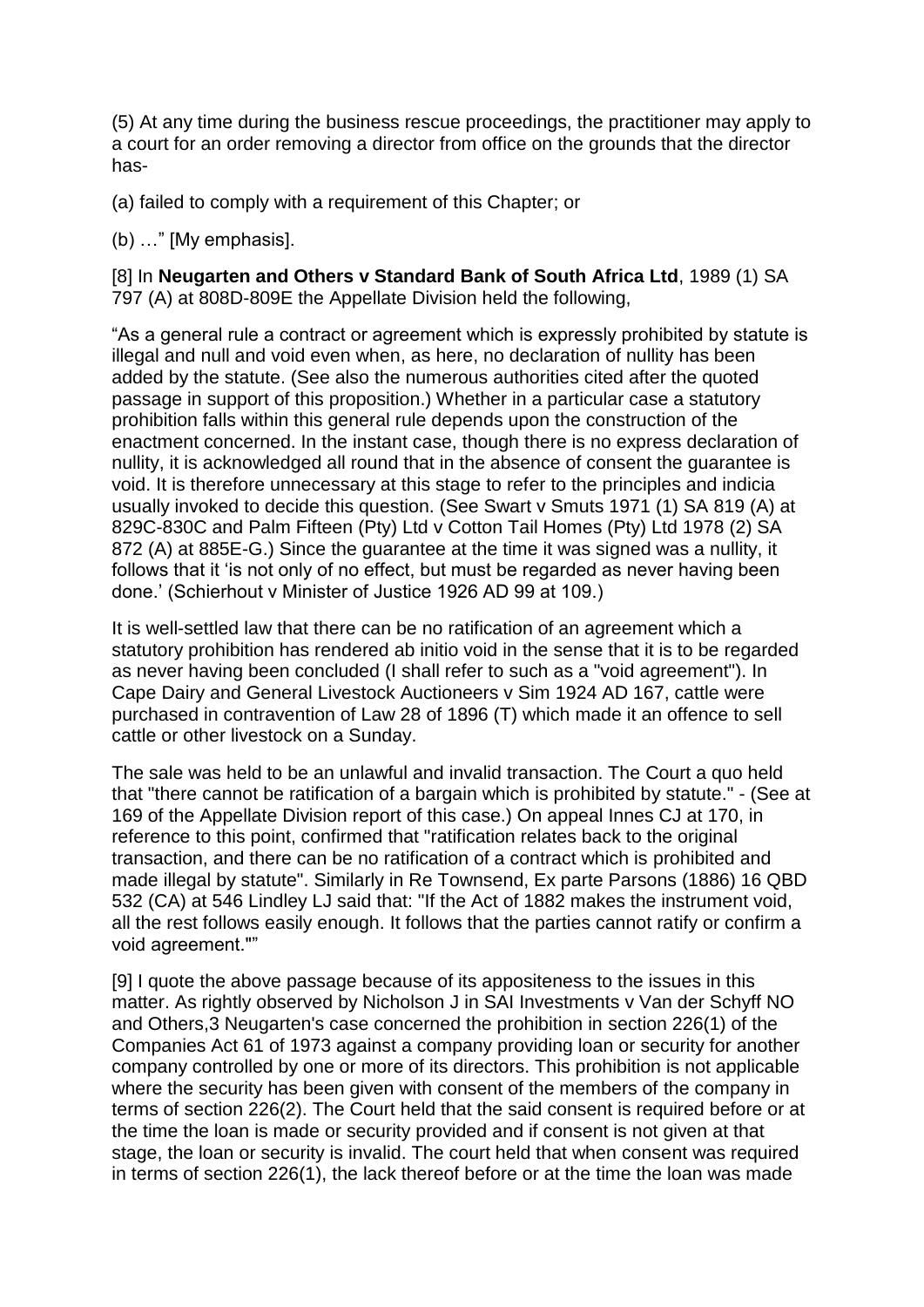or the security provided was fatal to the validity of the transaction and because one person had not consented at that stage the guarantee was invalid and the appeal should be upheld.

[10] The dictum in Neugarten was applied by Goldblatt J in Simplex (Pty) Ltd v Van der Merwe and Others NNO4 when he concluded,

"[T]o hold that the agreement had a 'latent validity' which could at the option of the respondents be ratified would mean in effect that the agreement was not an agreement of sale but an option given to the respondents. This could never have been the intention of the parties. Either there was an immediate valid and binding agreement of sale or there was no agreement at all. It was never the intention of the parties to have a limping contract which would only become whole on approval by a duly authorised trustee or the Master or the beneficiaries or the Court."

[11] Neugarten was again referred to with approval on Gihwala and Others v Grancy Property Ltd and Others,5 when the SCA had to consider inter alia whether a loan to a director of a company granted without a prior approval could be ratified at a later stage by the members. In following the dictum in Neugarten, the court concluded that Under section 226 of the Companies Act, no. 61 of 1973, an unauthorised loan to a director could not be authorised after it had been made as it was void ab initio and incapable of ex post facto ratification.6

[12] In SAI Investments v Van der Schyff NO and Others,7 Nicholson J had to decide whether an agreement to sell the property by a trustee without the requisite authorisation by the Court or the Master, was capable of being ratified ex post facto. Nicholson J seemed to prefer the approach adopted in Tuckers Land and Development Corporation (Pty) Ltd v Wasserman8 where the court summarised the principles to be applied in deciding whether a contract made in conflict with a statutory provision is null and void as follows:

"1. The validity of a contract in such circumstances depends upon the intention of the Legislature. Generally the consequence of such conflict is nullity of the contract, but that is not an inflexible rule. A careful consideration of the wording of the statute and its objects may lead to the conclusion that the Legislature did not intend invalidity to result.

2. Indiciae that point to an intention that invalidity of the contract should result include the following:

(a) The use of the words "shall" or "moet" in the relevant section.

(b) The fact that the provision is expressed in negative terms.

(c) The provision of a penal sanction for contravention of the relevant provision, but in that case the question remains whether or not the Legislature was satisfied that the criminal punishment was to be sufficient sanction without the contract itself being rendered void.

3. A further consideration is whether or not visiting the contract with nullity will cause more inconvenience or lead to more undesirable results than if the wrongdoer is merely punished criminally."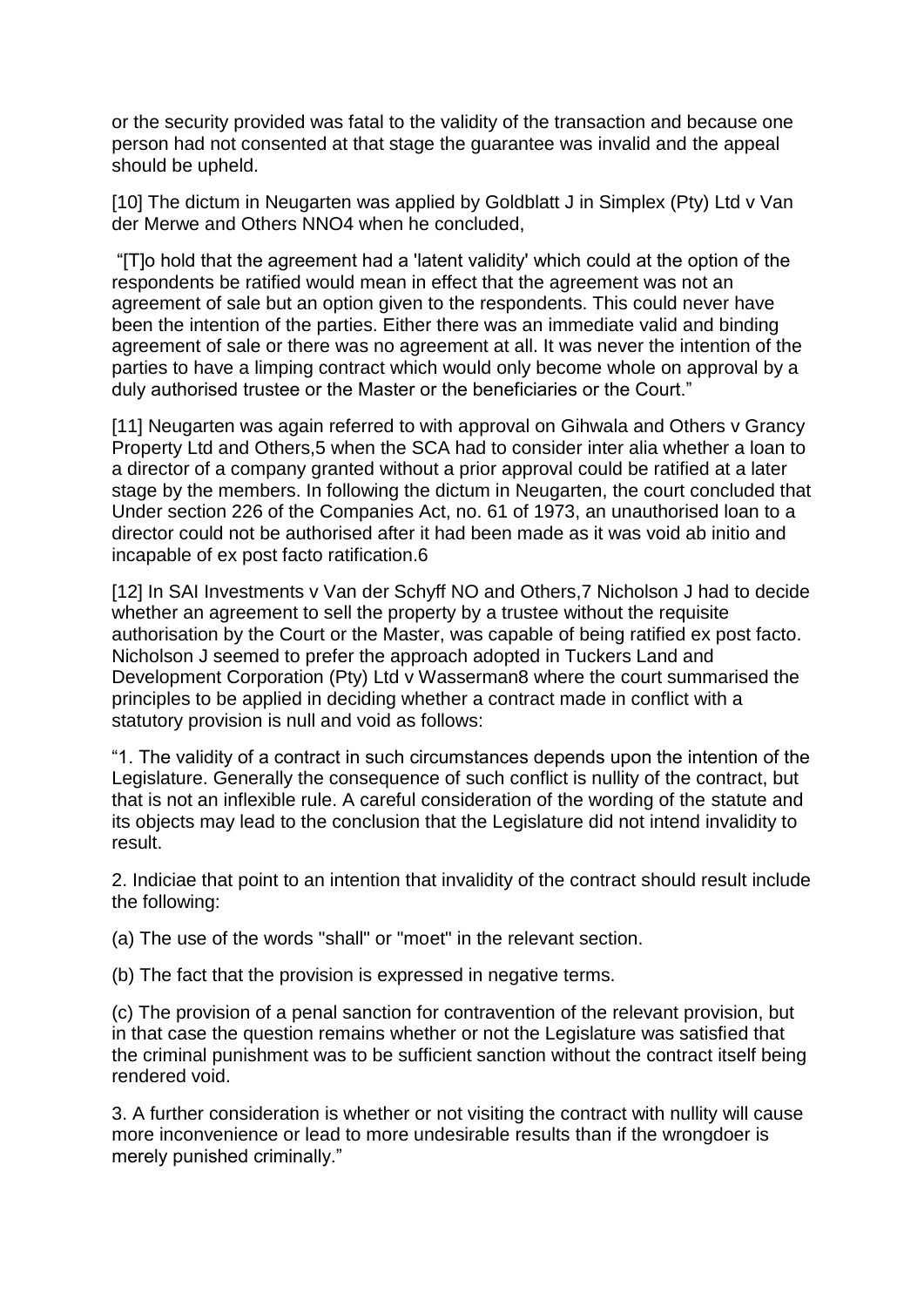[13] After applying the criteria above, Nicholson J concluded that the contract concluded by a trustee without the prior consent of the Master or the Court was a nullity. This criteria was also applied by the Appellate Division in Neugarten.9 Applying the same principles to facts at hand, it is necessary to consider the intention of the Legislature from the wording of the statute. Section 137(2) of the Act provides that a company director must continue to exercise the functions of director, subject to the authority of the practitioner. Further to this, a director has a duty to the company to exercise any management function within the company in accordance with the express instructions or direction of the practitioner, to the extent that it is reasonable to do so. [My emphasis].

[14] Two forms of sanctions in case of directors who fail to perform their function under the authority of the Practitioner or his/her express instructions are provided under section 137(4) and 137(5) in that firstly, the Practitioner can approach the court and request the removal of such director. Secondly, the section provides that an action that requires an approval of the Practitioner is void unless it is so approved by him/her. I therefore conclude that it could not have been the intention of the Legislature to allow the directors to run the show without the Practitioner's knowledge, participation or approval with the hope that he/she would ratify their deeds. The seriousness at which the Legislature frowns at directors who refuse and/or neglect to operate under the authority and express instructions of the Practitioner manifests itself in the sanction of their removal and that what they do is void ab initio. I agree with the approach in Neugarten, that an act that is void is incapable of being ratified as it is regarded as having not taken place. The best that could be done by the Practitioner in casu was to start a fresh action as whatever was done without his approval was void and could only be withdrawn.

[15] What is compelling in casu is that about two months after the summons was issued, the Practitioner wrote in an email that the directors had not discussed the litigation with him or sought his approval notwithstanding their obligation to operate under his supervision and express instructions. He even indicated that he instructed his legal representative to inform the Plaintiff's legal representative to withdraw the action. It seems this was not acted upon. To interpret the requirement for the approval by the Practitioner as allowing approval ex post facto negates the prima facie purpose of the legislation in respect of the powers granted to the Practitioners regarding the decisions taken after they have been appointed as such and the companies are already placed under business rescue. That interpretation would also undermine the Practitioners and has the potential to defeat the whole purpose of business rescue proceedings.

[16] For the reasons set out above, I find that the Plaintiff did not have the approval of the Practitioner when issuing the summons against the Defendants. I also find the action by the directors of the Plaintiff in instructing Mr. Schutte to issue summons was void for not having been approved by the Practitioner and that their decision is incapable of being ratified ex post facto. For the reason that the court upholds the special plea on this special plea, the special pleas raised on prescription will not be considered as they have become moot and academic.

[17] In the result, the following order is made.

[17.1] The Defendants' special plea on locus standi is upheld.